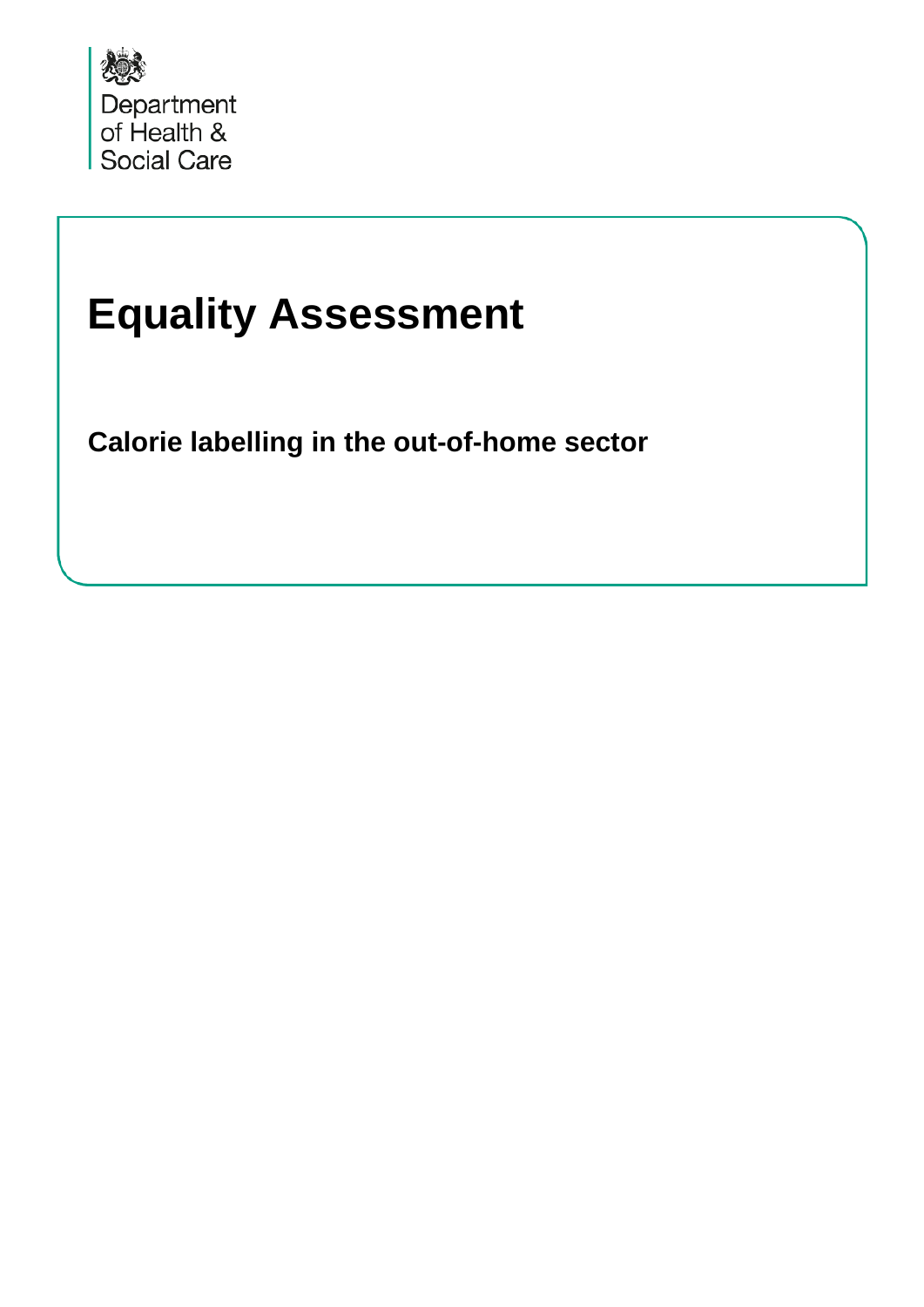### **Contents**

| 1. |                                                                                          |  |
|----|------------------------------------------------------------------------------------------|--|
| 2. |                                                                                          |  |
| 3. |                                                                                          |  |
|    | Do you think that this proposal would be likely to have an impact on people on the basis |  |
|    | Do you think this proposal would help achieve any of the following aims?7                |  |
|    |                                                                                          |  |
|    |                                                                                          |  |
|    |                                                                                          |  |
|    |                                                                                          |  |
|    |                                                                                          |  |
|    |                                                                                          |  |
|    |                                                                                          |  |
|    |                                                                                          |  |
|    |                                                                                          |  |
|    |                                                                                          |  |
| 5. | Summary of the effects of the policy on people with protected characteristics18          |  |
| 6. |                                                                                          |  |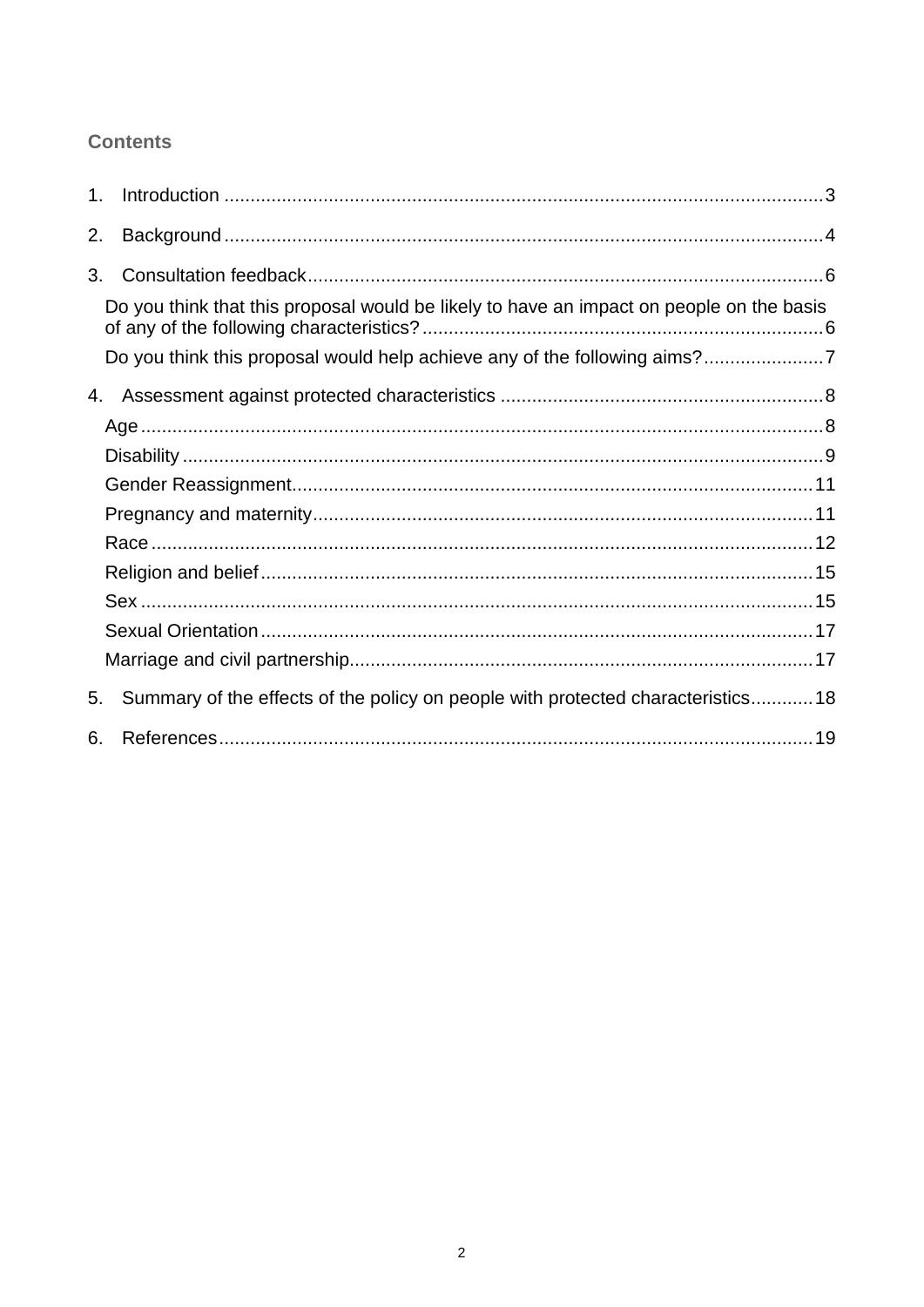## <span id="page-2-0"></span>**1. Introduction**

- $1.1$ This paper examines the impact of the policy to mandate calorie labelling in the out-of-home sector on people with protected characteristics.
- $1.2$ Under the Equality Act 2010 (the Act), the Department for Health and Social Care (DHSC), as a public authority, is legally obliged to give due regard to the Public Sector Equality Duty (PSED) when making policy decisions. The PSED is also known as the general equality duty.
- $1.3$ DHSC, as a public authority must, in the exercise of its functions, have due regard to the need to:
	- (a) Eliminate unlawful discrimination, harassment and victimisation and other conduct prohibited by the Act;
	- (b) Advance equality of opportunity between people who share a protected characteristic and those who do not; and
	- (c) Foster good relations between people who share a protected characteristic and those who do not.
- $1.4$ The PSED covers consideration of the following protected characteristics: age, disability, gender reassignment, pregnancy and maternity, race, religion and belief, sex, and sexual orientation, with marriage and civil partnership being a protected characteristic under (a) above.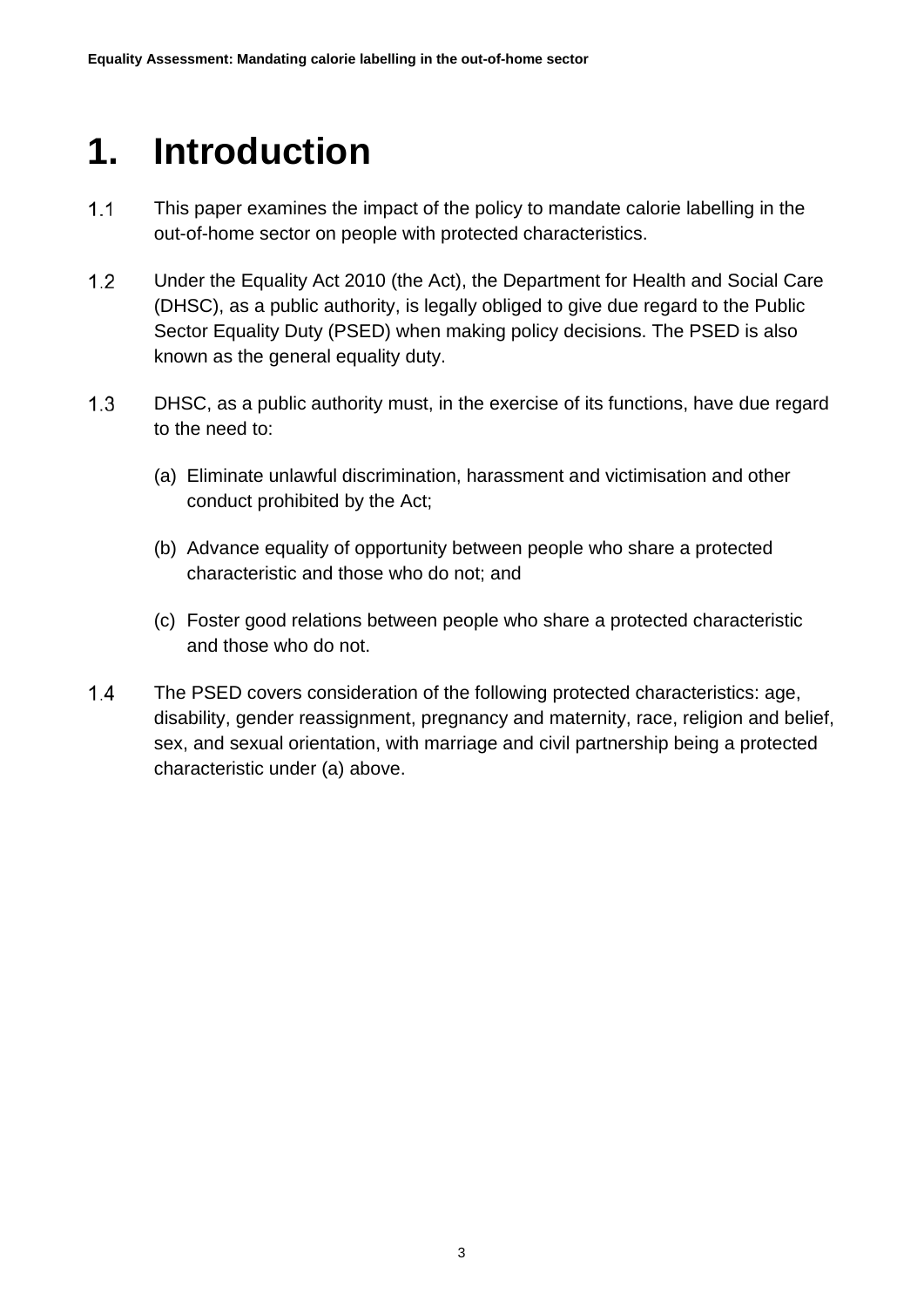# <span id="page-3-0"></span>**2. Background**

- $2.1$ In June 2018 the Government published Chapter 2 of the Childhood Obesity Plan. This set a national ambition to halve childhood obesity and significantly reduce the gap in obesity between children from the most and least deprived areas by 2030. Childhood obesity is one of the most significant health problems this country faces and at the heart of the Government's prevention agenda.
- $2.2$ Nearly a quarter of children in England are obese or overweight by the time they start primary school aged five, and this rises to one third by the time they leave aged 11<sup>[i](#page-18-1)</sup>.
- $2.3$ Childhood obesity rates in the UK are among the highest in Western Europe<sup>[ii](#page-18-2)</sup>. Obese children are more likely to become obese adults, and obesity in adulthood increases an individual's risk of developing type 2 diabetes, heart disease, fatty l[iv](#page-18-4)er disease and a number of cancersiliti[v](#page-18-5)iv.
- $2.4$ The outbreak of COVID-19 has been one of the biggest public health challenges ever faced by the UK and is a catalyst for us to redouble our efforts to reduce obesity levels in the UK. Emerging evidence shows that patients with obesity, and in particular morbid obesity, may be more likely to be admitted to intensive care; require advanced treatment, such as ventilation; and early evidence suggests they might have a 37% increased risk of dying from COVID-19 compared to non-obese patients[vi.](#page-18-6)
- $2.5$ We know it is regular overconsumption of a relatively small number of calories that leads to individuals becoming overweight or obese<sup>vii</sup>. It is likely that eating out frequently, including eating takeaway meals, contributes to this gradual overconsumption of calories. Research suggests that eating out accounts for 20 25% of adult energy intake<sup>[viii](#page-18-8)</sup>, and that when someone dines out or eats a takeaway meal they consume, on average, 200 more calories per day than if they eat food prepared at home<sup>[ix](#page-18-9)</sup>. Data also tells us that portions of food or drink that people eat out or eat as takeaway meals contain, on average, twice as many calories as equivalent retailer own-brand or manufacturer-branded products<sup>x</sup>.
- 2.6 Eating out or getting a takeaway is common; surveys tell us that 96% of people eat out, and 43% do so at least once or twice a week<sup>xi</sup>. Research also suggests that people are eating out more often; in 2014, 75% of people said they had eaten out or bought takeaway food in the past week, compared to 69% in 2010<sup>[xii](#page-18-12)</sup>. Consumption of fast food and takeaways is particularly prevalent among families, as evidence from 2016 showed that 68% of households with children under 16 had eaten takeaways in the last month, compared with only 49% of adult-only households<sup>xiii</sup>.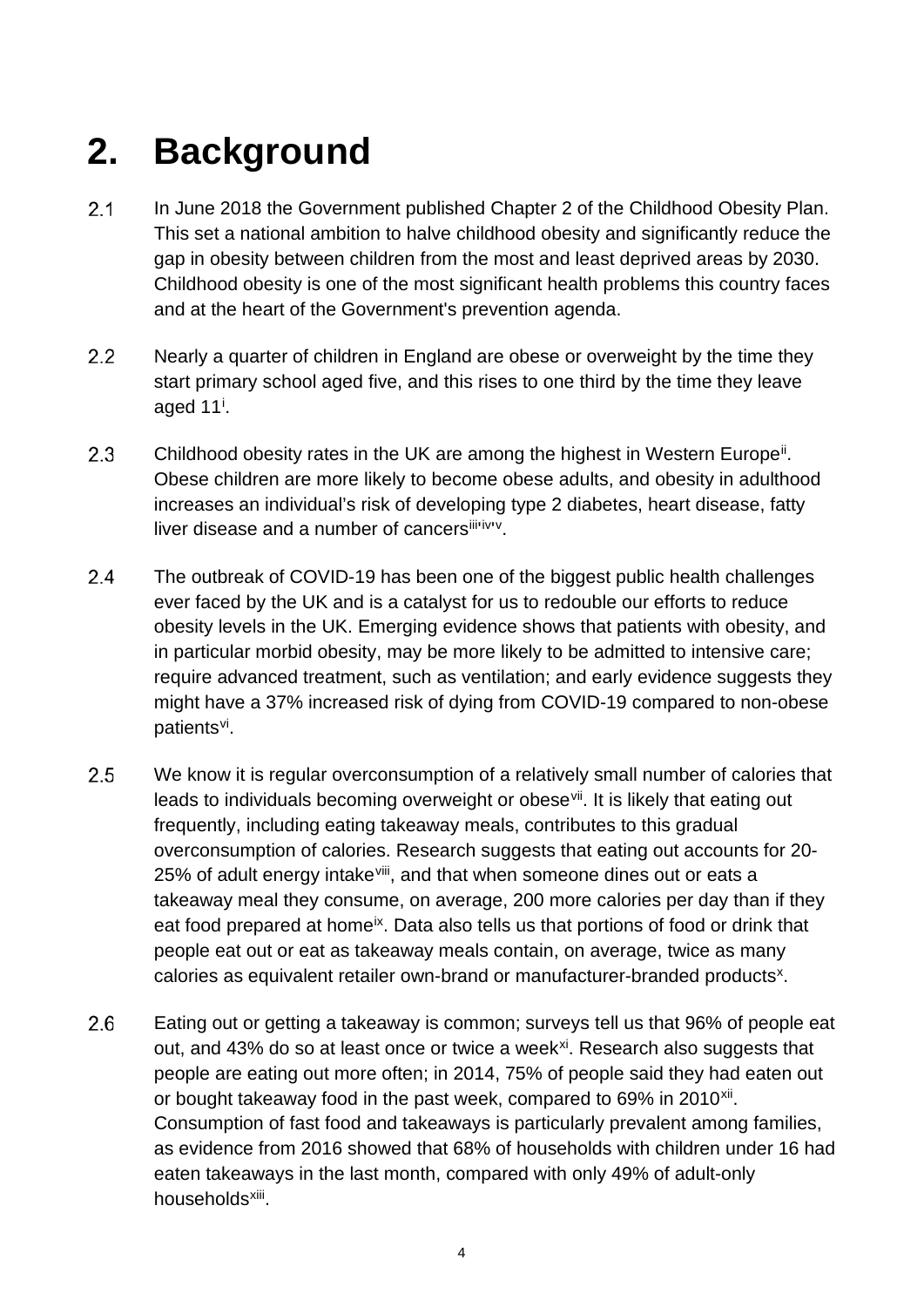- $2.7$ There is strong public demand for calorie labelling; 79% of respondents to a Public Health England survey said they think that menus should include the number of calories in food and drinks[xiv](#page-18-14). Another survey from Diabetes UK showed that around 60% of the public said that they would be more likely to eat at an establishment that offered calorie labelling on its menus<sup>[xv](#page-18-15)</sup>.
- $2.8$ Currently, although some businesses offer calorie and other nutritional information in their stores or on their websites, many do not. The Department of Health and Social Care has previously tried a voluntary approach to encourage more businesses to calorie label through its [Public Health Responsibility Deal,](https://webarchive.nationalarchives.gov.uk/20130104155853/http:/responsibilitydeal.dh.gov.uk/about/) launched in 2011. One of the pledges asked food businesses to provide calorie information for customers on menus and/or menu boards; in total, only 45 businesses signed the pledge.
- 2.9 Subsequent studies have suggested that, among signatories of the pledge, some did not display calorie labels and many of those who did were not found to meet all the labelling recommendations<sup>xvi</sup>. Additionally, one study suggested that businesses would sign up to pledges with which they are already compliant, only 4% of signatories providing calorie labelling were judged as motivated by the Responsibility Deal[xvii.](#page-18-17)
- $2.10$ Taken together, this suggests that voluntary action is insufficient to drive action on the scale required to address increasing levels of childhood obesity. Therefore, the Government consulted on introducing mandatory calorie labelling for the out-ofhome (OOH) sector between 14 September and 7 December 2018.
- $2.11$ This document accompanies the Government's response to that consultation which confirms that we will legislate to introduce calorie labelling for large out-ofhome sector businesses (businesses with 250+ employees).
- $2.12$ The following sections will examine the impact of the policies in the plan on various groups sharing protected characteristics. We have considered whether there are any unintended consequences and how we can mitigate any disadvantages.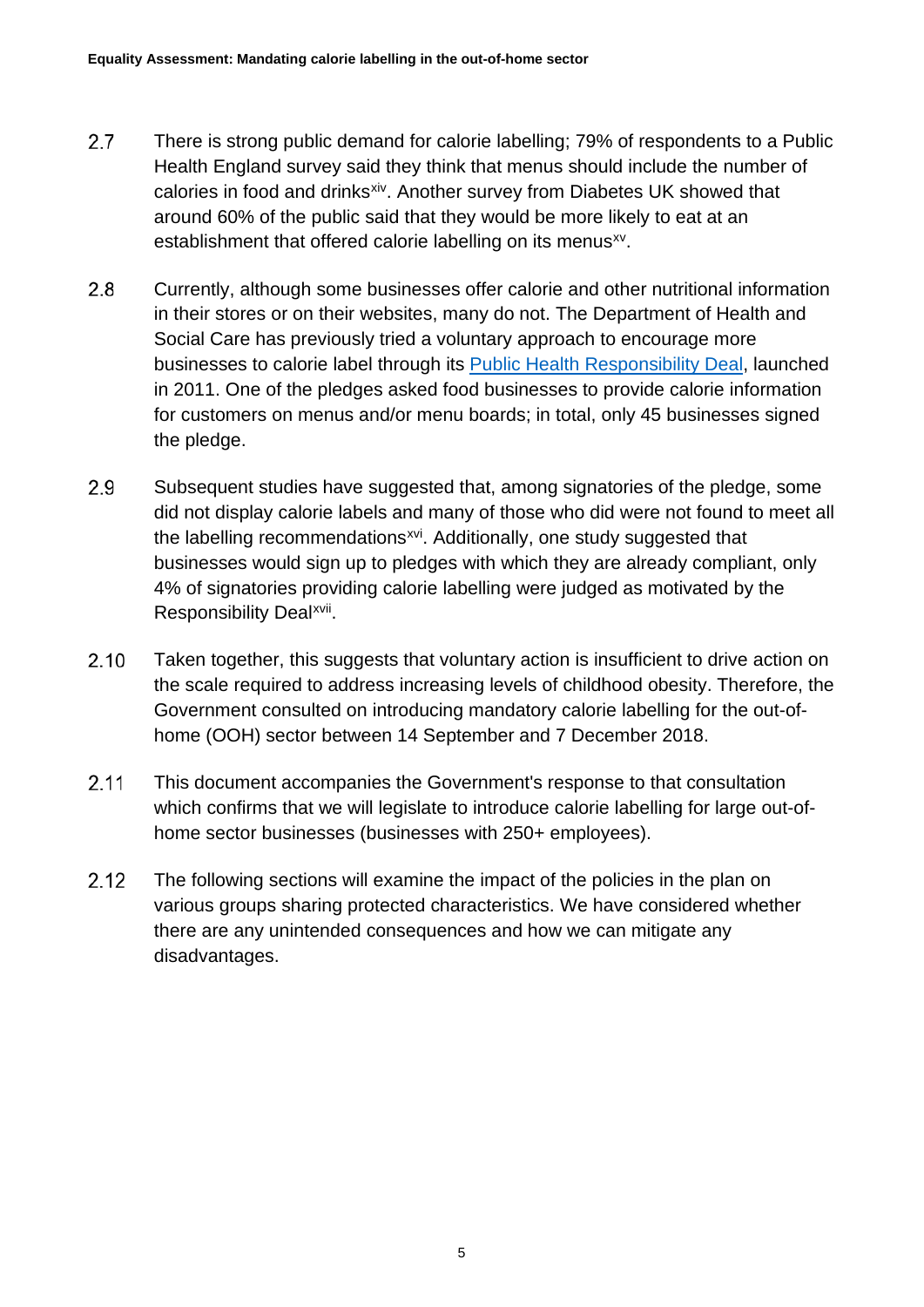## <span id="page-5-0"></span>**3. Consultation feedback**

<span id="page-5-1"></span>Do you think that this proposal would be likely to have an impact on people on the basis of any of the following characteristics?

**Age - 205 (29%) Sex - 104 (15%)**

**Race - 65 (9%)**

**Religion - 51 (7%)**

**Sexual orientation - 28 (4%)**

**Pregnancy and maternity - 85 (12%)**

**Disability - 126 (18%)**

**Gender reassignment - 23 (3%)**

**Marriage / civil partnership - 27 (4%)**

#### **Total - 714**

- $3.1$ The consultation sought views on whether this proposal would be likely to have an impact on people on the basis of a number of protected characteristics. Respondents could select as many characteristics as they believed applied. In total, respondents selected characteristics 714 times.
- $3.2$ Respondents could provide a justification to explain their answer in a free text box. Free text answers were analysed to assess whether the respondent believed the policy would have a positive or negative effect on the particular characteristic.
- $3.3$ Of the free text responses, the most frequent comment was that the policy may have a detrimental impact on people with eating disorders or may contribute to more people developing eating disorders. A number specifically commented that eating disorders are more prevalent among women and therefore the policy may negatively impact women over men.
- 34 Some respondents raised the point that visually impaired and blind people will not benefit from calorie labels unless out-of-home outlets are required to display information in braille or read calorie information to customers.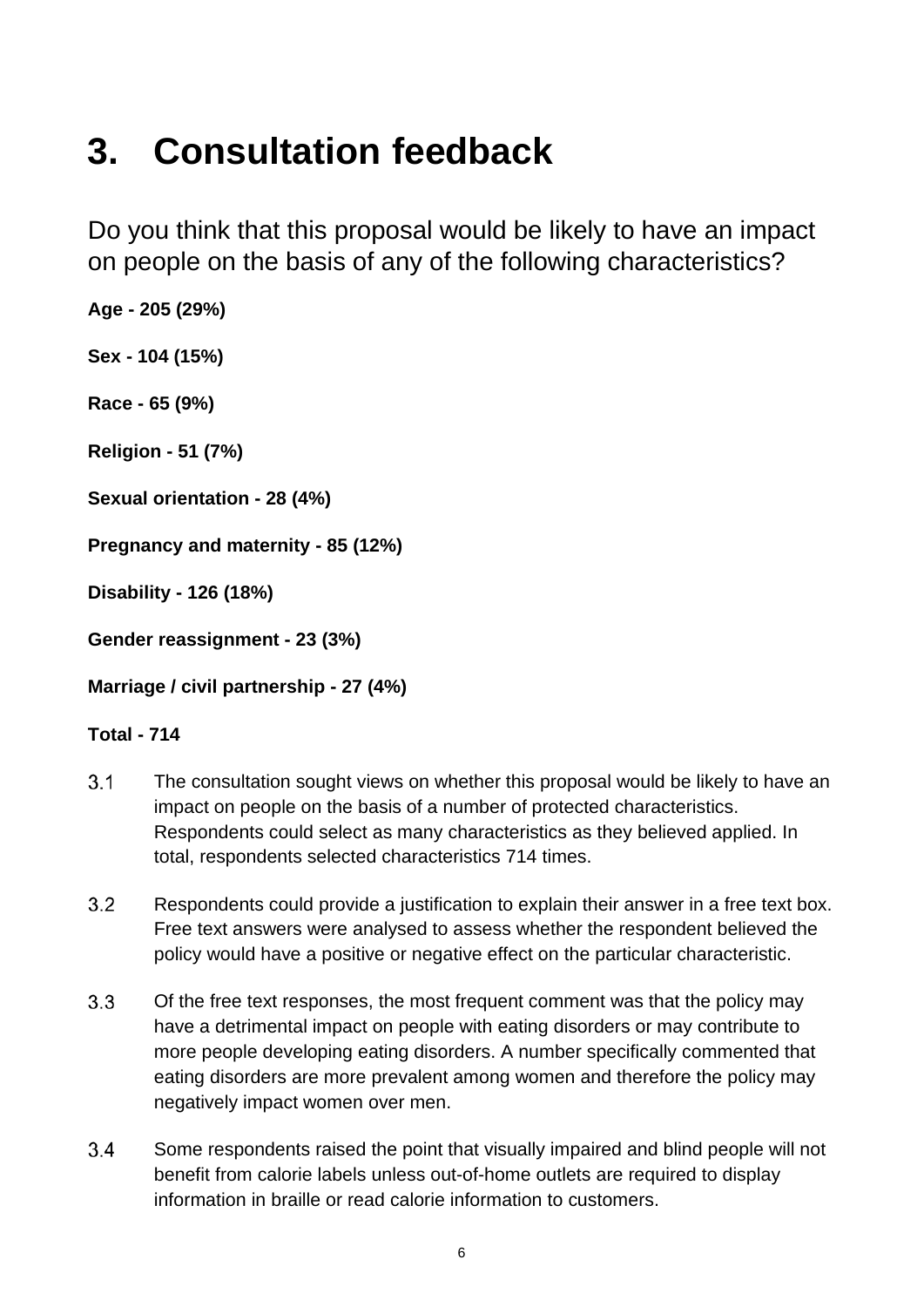$3.5$ There were a range of additional, less frequent comments. Some respondents mentioned that there may be a range of educational and language barriers which could make either providing or using calorie labels more challenging for certain individuals. Other respondents mentioned that an individual's calorie needs may vary by gender, age, and activity levels and therefore referring to the recommended daily intake for an adult woman may not be appropriate for many. A proportion of these respondents specifically suggested that calorie needs vary during pregnancy.

### <span id="page-6-0"></span>Do you think this proposal would help achieve any of the following aims?

**Eliminating discrimination, harassment, victimisation and any other conduct that is prohibited by or under the Equality Act 2010 - 43 (4%) respondents**

**Advancing equality of opportunity between persons who share a relevant protected characteristic and persons who do not share it - 59 (5%) respondents**

**Fostering good relations between persons who share a relevant protected characteristic and persons who do not share it - 46 (4%) respondents**

#### **Not answered - 1,010 (87%)**

- $3.6$ Respondents could provide free text responses to justify their answer. A number of respondents also mentioned in answer to this question that an increased presence of calorie labels may present a challenge for people with eating disorders.
- $3.7$ Some respondents also highlighted that while the policy doesn't discriminate against people with diabetes it would be helpful for those with type 2 diabetes if the out-of-home sector also displayed carbohydrate content to help them manage blood sugar levels.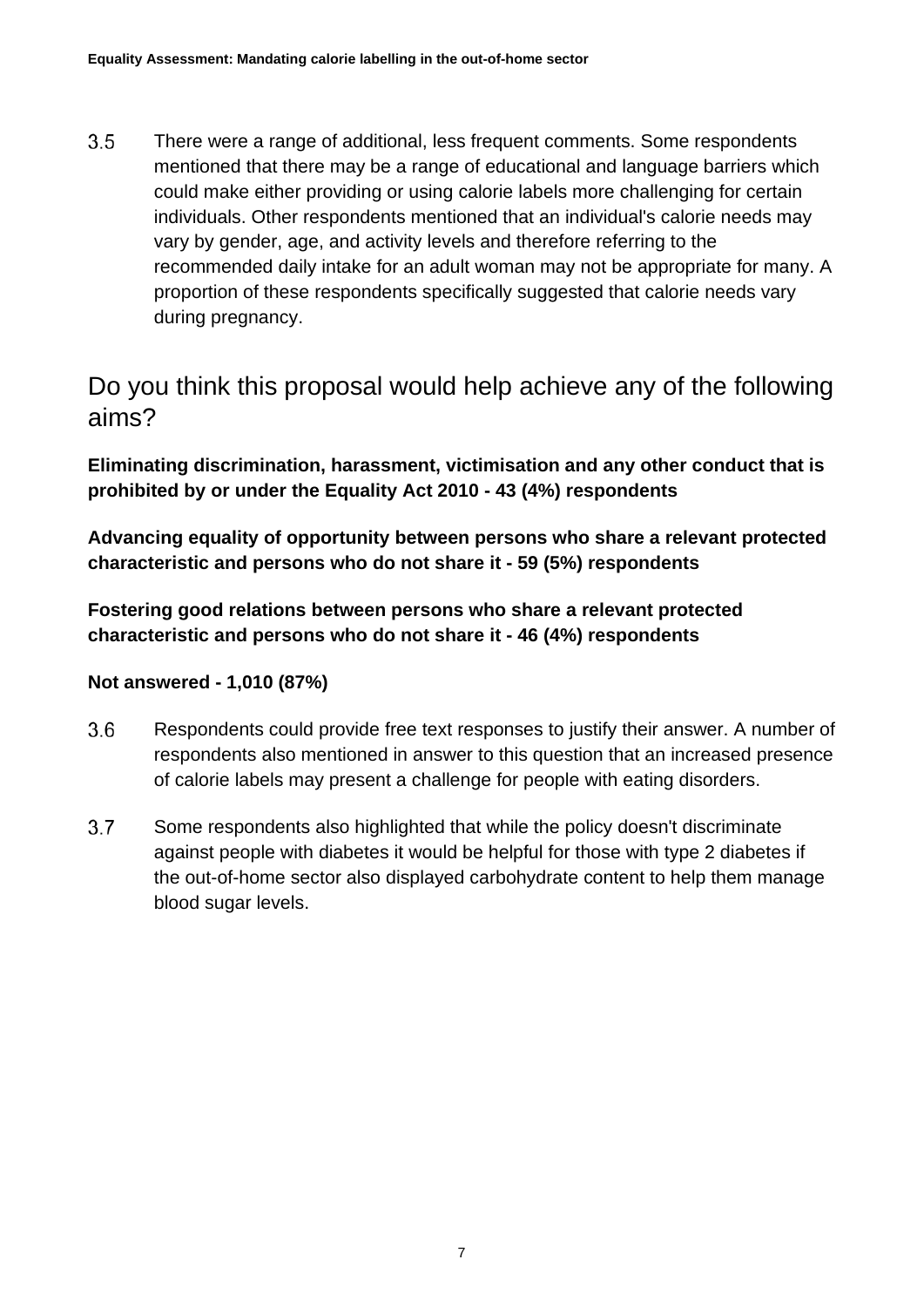## <span id="page-7-0"></span>**4. Assessment against protected characteristics**

- $4.1$ The policy is to introduce mandatory calorie labelling for large out-of-home sector businesses (businesses with 250+ employees). The out-of-home sector is considered as any outlet where food or drink is prepared in a way that means it is ready for immediate consumption by the person who buys it.
- $4.2$ The primary objective of the policy is to help consumers make informed and healthier choices for themselves and on behalf of their families when eating out. It is also hoped that displaying calorie labels will encourage businesses to reformulate existing products to reduce the number of calories in them. As a result, the policy aims to reduce the number of calories people consume and, in combination with a number of other interventions, reduce the prevalence of childhood obesity.

## <span id="page-7-1"></span>**Age**

#### **Obesity prevalence**

- 4.3 Obesity prevalence is different across age groups. National Child Measurement Programme (NCMP) data shows that obesity prevalence increases in children in England as they progress through primary school. Around 1 in 10 children in Reception and 1 in 5 children in Year 6 is obese<sup>xviii</sup>.
- $4.4$ There are increasing trends in obesity in Year 6. For example, between 2006/07 to 2018/19 obesity prevalence for children in Year 6 (aged 10 to 11) increased from 17.5% to 20.2%, and broadly stayed similar for children in Reception (aged 4 to 5) from 9.9% to 9.7%.
- 4.5 Health Survey for England 2018 data shows that over 6 out of 10 adults are either overweight or obese (63.3%) with over 1 in 4 obese (27.7%).

#### **Impact of OOH calorie labelling**

4.6 There is some research suggesting people of different age groups are either more or less likely to use calorie labelling to inform their choices. Research from the United States of America suggests people over 55 may be least likely to use calorie labelling in restaurants [xix.](#page-18-19) However, this is a US study and may have limited applicability to the UK.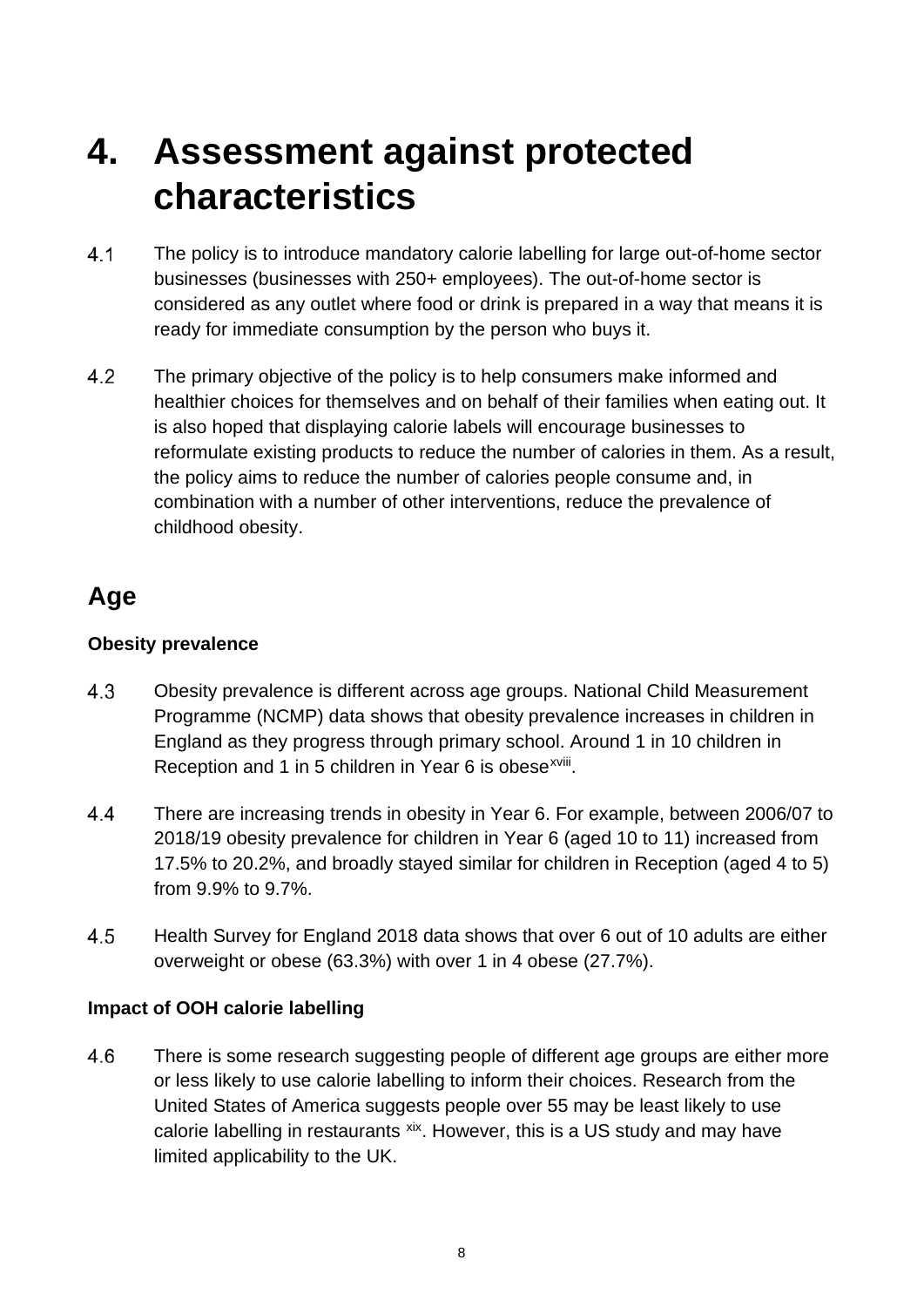- <span id="page-8-1"></span>4.7 In the UK, there is some evidence to suggest that attitudes towards calorie consumption are similar across different ages with people aged 16 - 34 valuing appropriate calorie consumption to a similar degree as those aged  $55+x^2$ .
- 4.8 However, there may be some discrepancy in knowledge of recommended daily caloric intake, with younger individuals (aged 16 to 34) more likely to be aware of recommended daily intakes than individuals over 55<sup>xx</sup>. This suggests that menu labelling with calories alone may be less impactful among older individuals.
- 4.9 In addition to displaying calorie totals, the policy will stipulate that calorie labels will need to include contextual labelling, that is a reference to the recommended daily calorie intake of an adult women (2,000 kcal). Contextual labelling has been shown to be particularly effective at reducing calorie consumption<sup>[xxi](#page-18-21)</sup>. It is also likely to support those with less knowledge of recommended daily intakes to make more informed healthier choices.
- 4.10 Consultation feedback highlighted that calorie needs can vary significantly, particularly among children. In 2016, Public Health England published dietary recommendations for males and females aged 1-18 years and 19+ years<sup>[xxii](#page-18-22)</sup>. Public Health England's document suggest daily calorie intakes for children by the age of 11 years and over are broadly similar as general nutritional advice for adults.

#### **Conclusion**

- 4.11 The policy stands to benefit all regardless of age. While there are potential differences in knowledge of recommended daily calorie intakes across different age groups, requiring menus to reference recommended daily intake will help mitigate any differences.
- 4.12 There is no evidence that calorie labelling will be detrimental with regards to age under (a), (b) and (c) of paragraph 1.3. Overall, we expect the policy to have a neutral impact with regards to age.

## <span id="page-8-0"></span>**Disability**

#### **Obesity prevalence**

4.13 Analysis by Public Health England suggests children with disabilities are more likely to be obese than those without disabilities. This difference increases with age. Analysis of combined data from the Health Survey for England 2006-2010 shows that children with a limiting long-term illness are approximately 35% more likely to be obese than children without a limiting long-term illness. Overweight and obesity in children and young people has also been linked to a range of disabling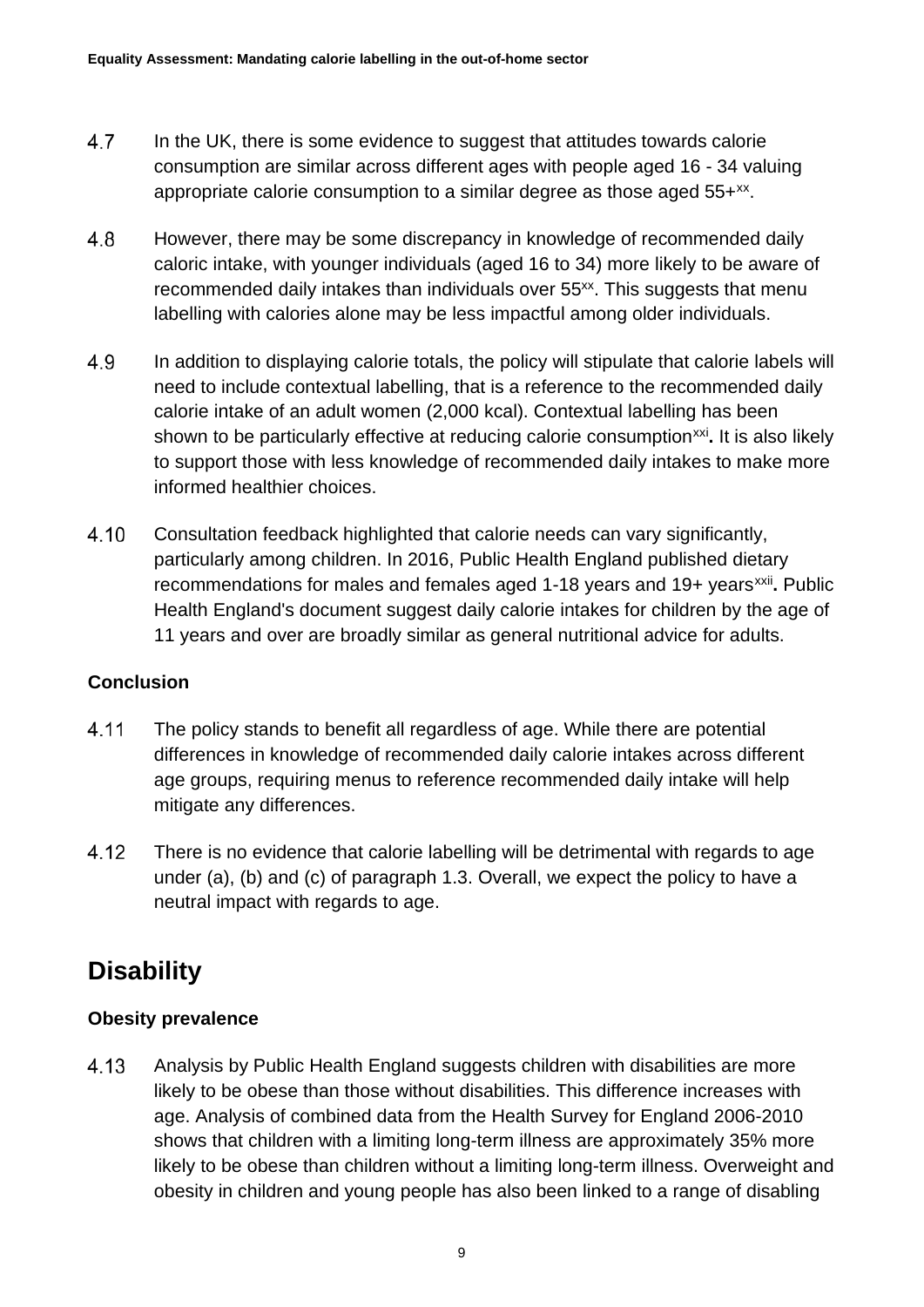conditions, including learning disabilities, physical activity limitations, spina bifida as well as audio-visual impairments<sup>xxiii</sup>.

4.14 Disabled children are therefore at greater risk of developing obesity-associated conditions as adults, such as type II diabetes. In adults, there is a two-way relationship between obesity and disability; i.e. disabled adults are more likely to be at risk of obesity, while obese adults may develop complications leading to disabilities because of being obese<sup>xxiv</sup>.

#### **Impact of OOH calorie labelling**

- 4.15 Consultation feedback highlighted that calorie labels on a menu or menu board may not be accessible or have limited benefit for visually impaired people. The same may also be true for people with other disabilities, such as learning disabilities. In such cases business may be required to make reasonable adjustments to ensure that information on their menus can be accessed by all customers as is their duty under the Equality Act.
- 4.16 A few consultation respondents mentioned that requiring businesses to display carbohydrate and sugar content of their food and drink items would help people with diabetes to manage their blood sugar. The addition of carbohydrate labelling is outside of the scope of the policy that was consulted on. Nevertheless, calorie labelling will support many people with diabetes to manage their weight.

#### **Mental Health**

- 4.17 Obesity can affect an individual's quality of life and can lead to psychological problems, such as depression and low self-esteem<sup>[xxv](#page-18-25)</sup>. Creating an environment which supports individuals in making healthier choices for themselves and their families will help individuals manage their weight and therefore support improved mental health outcomes.
- 4.18 Through the consultation a significant number of consultation respondents mentioned eating disorders in their responses with many suggesting that they believe the policy could have an adverse impact on people with eating disorders.
- 4.19 The evidence surrounding this issue is somewhat mixed. One paper<sup>[xxvi](#page-18-26)</sup> reports that participants with an eating disorder ordered significantly fewer calories when presented with a menu with calorie labels compared to a no-label condition, and another<[s](#page-18-27)up>xxvii</sup> suggests students with weight concerns were more likely to be in[f](#page-18-28)luenced by food labels than those without. A paper by Larson et al.<sup>xxviii</sup> found that using menu labels led to more weight-related concerns and unhealthy weightcontrol behaviours.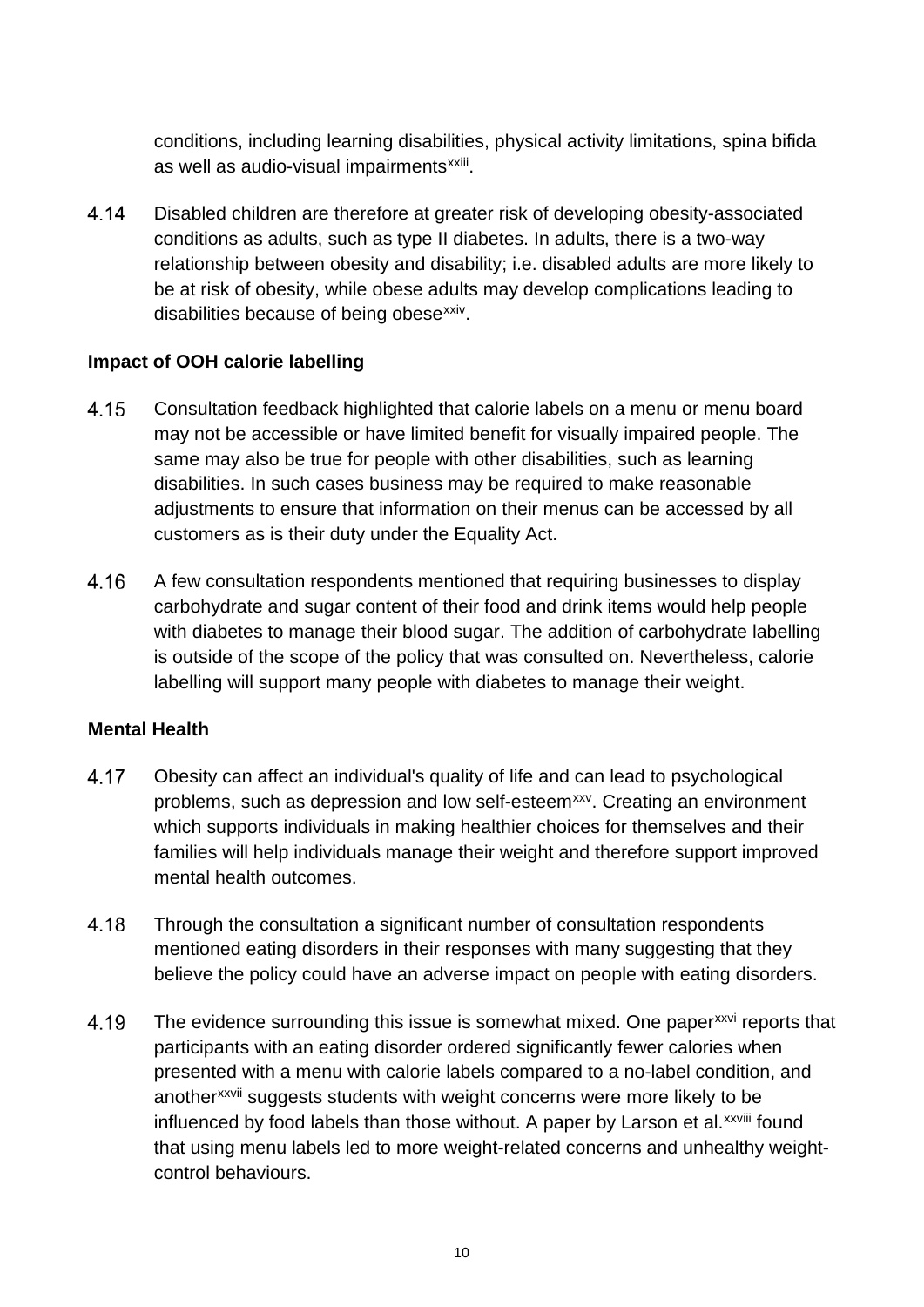- 4.20 However, research by Lillico et al.<sup>[xxix](#page-18-29)</sup> considered the effect of menu labelling on those at high risk for eating pathologies and found no significant change in calorie consumption in response to posting calorie labels. And although research by Christoph et al.<sup>xxx</sup> found that label use on packaged foods was related to engagement in some unhealthy weight behaviours, there was a larger likelihood of participants engaging with healthy weight control behaviours.
- 4.21 Although the Department acknowledges this concern, with more than a third of children leaving primary school overweight or obese and nearly two-thirds of adults, it is important to equip people with the information to make decisions about their food intake. Information on the energy content of food and drink is already widely available in supermarkets through mandatory nutrition labelling requirements on pre-packaged foods and some restaurants. We are committed to striking a careful balance between informing and educating people to make healthier choices whilst not negatively impacting people with eating disorders or those in recovery from eating disorders.

#### **Conclusion**

- 4.22 Overall, we expect the policy to have a neutral impact with regards to the considerations under paragraph 1.3.
- 4.23 As there is a higher prevalence of obesity among people with disabilities, calorie labelling has the potential to particularly benefit this group. While printed / written calorie information will not be accessible to those with visual impairments, businesses are already required under the Equality Act 2010 to make reasonable adjustments for those with disabilities to access services, and therefore should make the information on menus, including calorie information, accessible for those with disabilities.

### <span id="page-10-0"></span>**Gender Reassignment**

4.24 We have considered the impact of the proposals on the protected characteristic of gender reassignment. There is no evidence to suggest that the proposed policy will have a negative impact on people who share this protected characteristic compared with people who do not share this protected characteristic.

### <span id="page-10-1"></span>**Pregnancy and maternity**

**Obesity prevalence**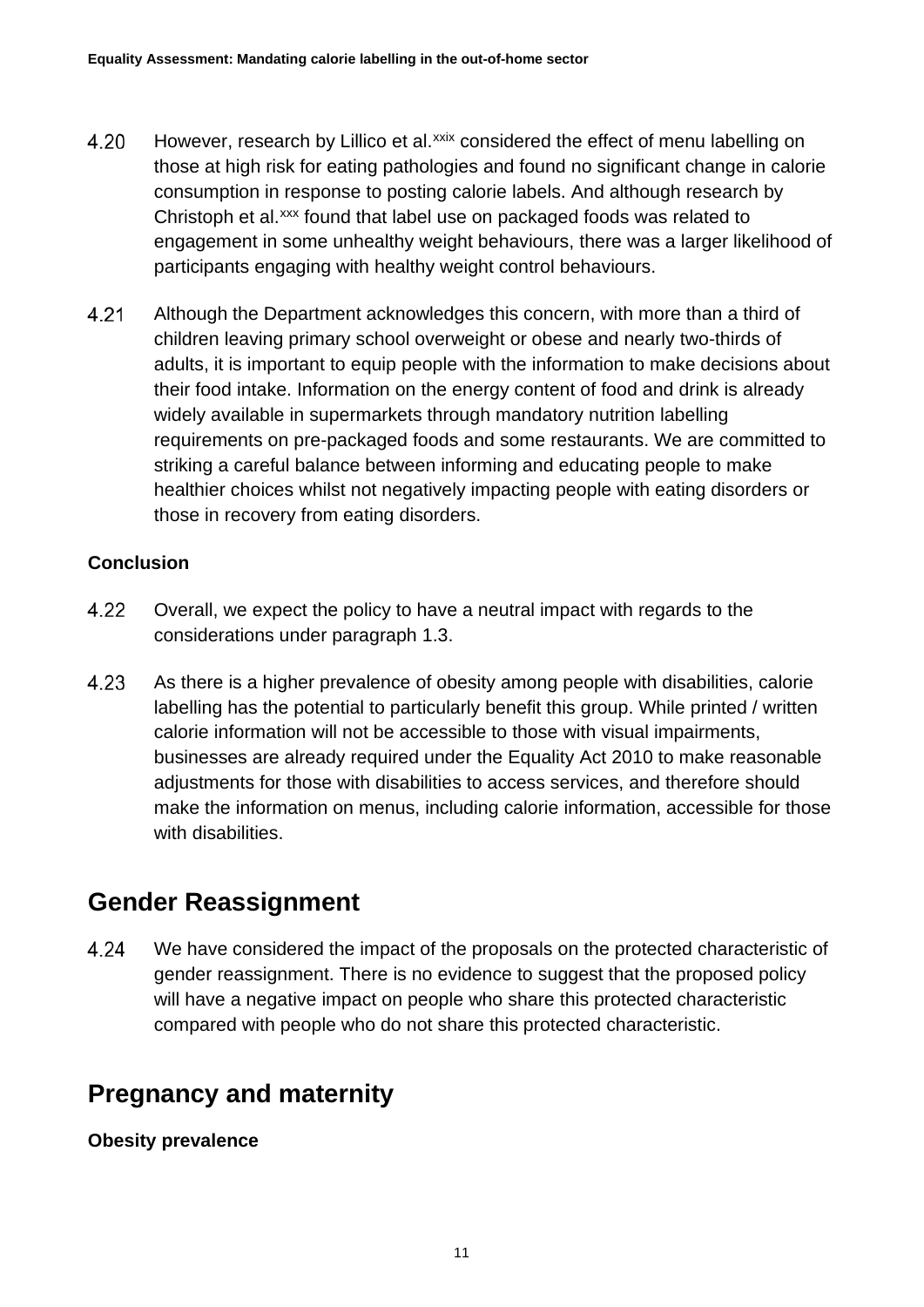- 4.25 Women who are obese when they become pregnant have increased risks to their own and their child's health<sup>[xxxi](#page-19-1)</sup>. They are more likely to experience complications in labour<sup>xxx[i](#page-19-3)i</sup>['](#page-19-2)<sup>xxxiii</sup> and their children have increased risks of obesity in childhood and adulthood, and other health conditions later in life including heart disease, diabetes, and asthma<sup>xxxiv [xxxv](#page-19-5) xxxvixxxvii[.](#page-19-7)</sup> Maternal obesity is also associated with an increased risk of infant mortality<sup>xxxviii</sup>[.](#page-19-8)
- 4.26 Although maternal obesity rates are not routinely monitored in England, we do know that obesity in pregnant women has increased, which is likely to increase the risks passed on to children. Between 1989 and 2007, first trimester maternal obesity (the proportion of pregnant women with a BMI greater than 30) doubled from 7.6% to 15.6%<sup>xxxix</sup>. PHE analysis found that 58% of all women of childbearing age in England are either overweight or obese and therefore they and their children are at greater risk during and after the pregnancy<sup>xi</sup>'[xl](#page-19-10)i.

#### **Impact of OOH calorie labelling**

- 4.27 In response to the consultation, respondents most frequently suggested that requiring menus to refer to the recommended daily calorie intake for women may not be appropriate for pregnant or breastfeeding women.
- 4.28 However, the National Institute for Health and Care Excellence (NICE) recommends that pregnant women should not alter their calorie intake during the first 6 months of pregnancy and only slightly increase calorie intake in the final 3 months (by around 200 calories per day) $x$ lii.
- 4.29 While there is a discrepancy in recommended daily calorie intake for pregnant women, this only occurs in the final trimester. Therefore, for the majority of the pregnancy, a woman's recommended calorie intake remains the same as is recommended for non-pregnant women.

#### **Conclusion**

4.30 Overall, we expect the policy to have a neutral impact with regards to pregnancy and maternity on the three aspects of paragraph 1.3.

### <span id="page-11-0"></span>**Race**

#### **Obesity prevalence**

4.31 Data from the National Child Measurement Programme suggests there are differences in obesity prevalence across racial groups for both children (Figure 1) and adults (Figure 2).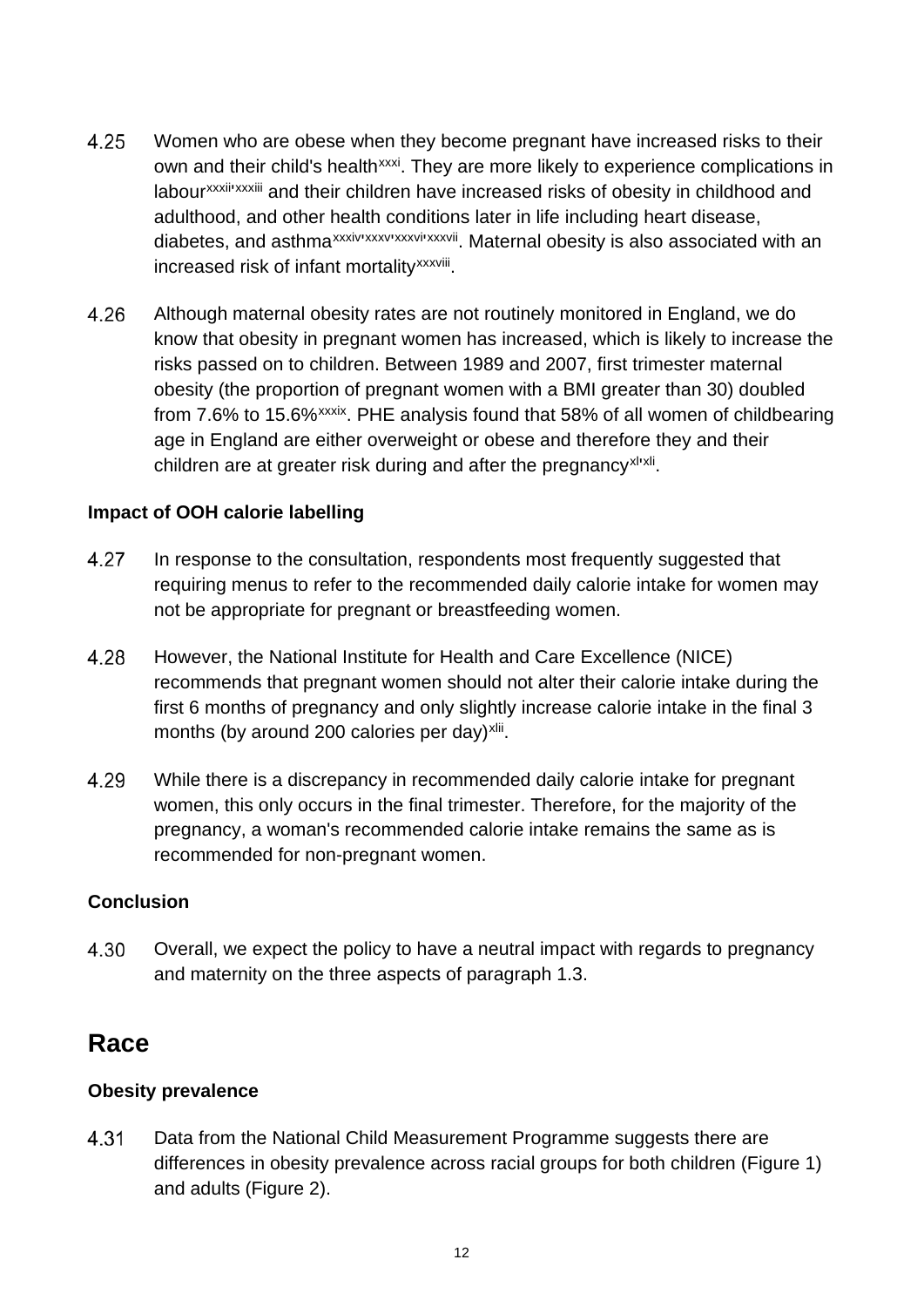### Figure 1 Obesity prevalence in children by ethnicity (NCMP (2017/18[\)](#page-19-13)<sup>xliii</sup>)



- 4.32 White Irish and White British pupils in Year 6 had the lowest prevalence of obesity compared to other ethnic groups (16.2% and 18.1% respectively), with children of Black African ethnicity and Bangladeshi children having the highest prevalence of obesity both at 29.1%.
- 4.33 Data from the Active Lives Survey 2017/18<sup>[xliv](#page-19-14)</sup> [Figure 2] demonstrates that Chinese adults had the lowest rates of overweight and obesity (34.5%), with Black adults having the highest prevalence at 72.8%.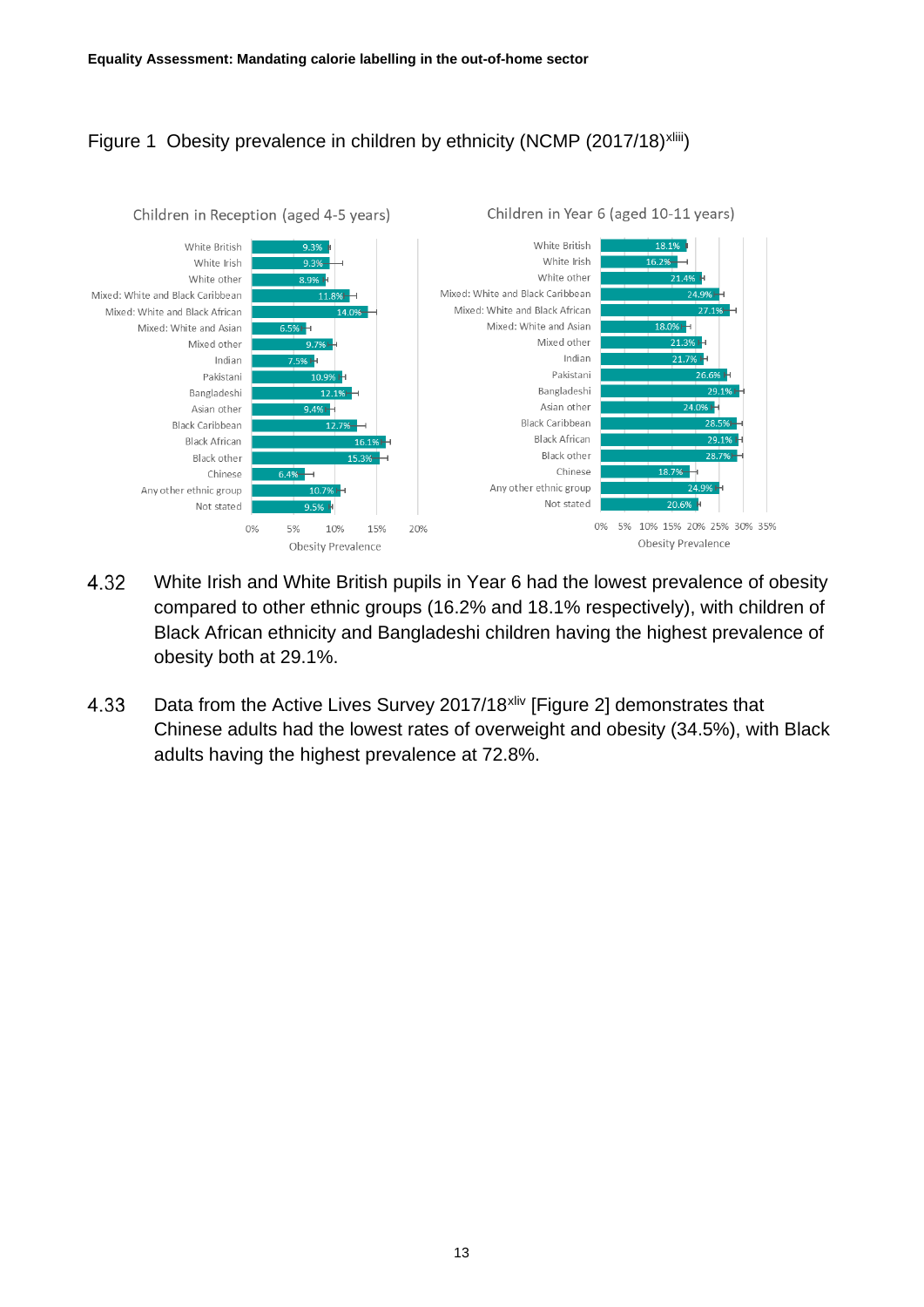Figure 2: Percentage of adults who were overweight or obese by ethnicity in England (Active Lives Survey 2017/18).



- Differences in weight between racial groups arise due to various factors such as 4.34 environmental factors, health behaviours, socio-economic status, access to health care, social marginalisation, or discrimination<sup>[xlv](#page-19-15)ixivi</sup>. The fact that ethnic differences persist even when controlling for deprivation and sociodemographic factors suggests that cultural and genetic differences within some ethnic minority groups may account for the increased likelihood of children from these groups becoming obese or overwe[i](#page-19-17)ght xlviil xlviil [xlix](#page-19-19).
- 4.35 People from different ethnic groups have different levels of risk of developing conditions associated with obesity and being overweight. For the same level of BMI, people of African ethnicity appear to carry less fat and people of Asian ethnicity generally have a higher percentage of body fat than white people of the same age and gender<sup>ni</sup>. Some groups (especially those of Asian descent) are at risk of type 2 diabetes and cardiovascular disease at a lower BMI than other groups<sup>lii</sup>.

#### **Impact of OOH calorie labelling**

4.36 Evidence on how people of different ethnicities respond to calorie labelling is inconsistent**,** with some studies suggesting calorie selection is influenced by calorie labelling to a greater or lesser extent among different ethnic groups<sup>[liii](#page-19-23)</sup><sup>[liv](#page-19-24)ily</sup>. However, it should be noted that these studies were based in the United States of America and therefore may have limited applicability to the UK.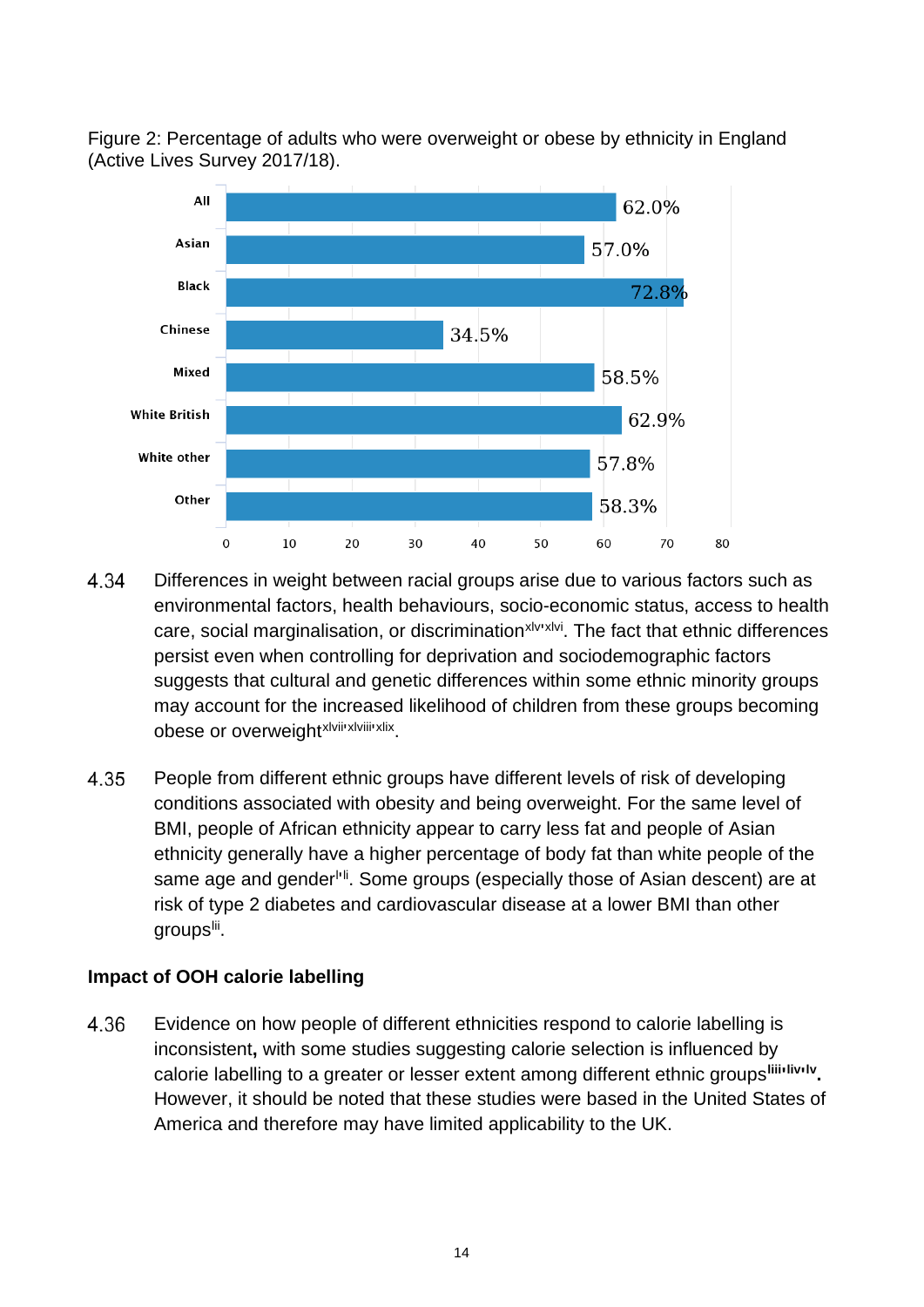#### **Conclusion**

- 4.37 We consider the policy will have a neutral impact on consideration (a) and (c) of the Equality Act.
- 4.38 However, as obesity prevalence and risk of developing conditions associated with obesity, such as type 2 diabetes and cardiovascular disease, are higher among certain ethnic groups, this policy may be beneficial in reducing such inequalities. Therefore, it could be seen to have positive implications with regards to consideration (b) of paragraph 1.3.
- 4.39 Overall, we consider the policy to have a neutral or positive impact with regards to race.

## <span id="page-14-0"></span>**Religion and belief**

4.40 We have considered the impact of the proposal on the protected characteristic of religion and belief. There is no evidence to suggest that the proposed policy will have a negative impact on people who share this protected characteristic compared with people who do not share this protected characteristic.

### <span id="page-14-1"></span>**Sex**

#### **Obesity prevalence**

- 4.41 There are differences in obesity prevalence depending on gender, as reported from the National Child Measurement Plan (NCMP) results from 2018/19<sup>[lvi](#page-19-26)</sup> and the Health Survey for England (HSE) 2018<sup>Ivii</sup>:
	- The NCMP reported for children in Reception, the obesity prevalence for boys (10.0%) is slightly higher than for girls (9.4%). In Year 6, 22.5% of boys and 17.8% of girls are obese.
	- The HSE demonstrated the majority of adults, and slightly more men than women, in England in 2018 were overweight or obese; 67% of men and 60% of women. However, there was slightly higher proportion of women who were obese (26% of men and 29% of women), and morbidly obese (2% of men and 4% of women).
- 4.42 The differences in obesity prevalence by gender have various possible underlying reasons. There is little data to identify any difference in girls' and boys' diets. National Diet and Nutrition Survey (NDNS) data, for example, cannot be reliably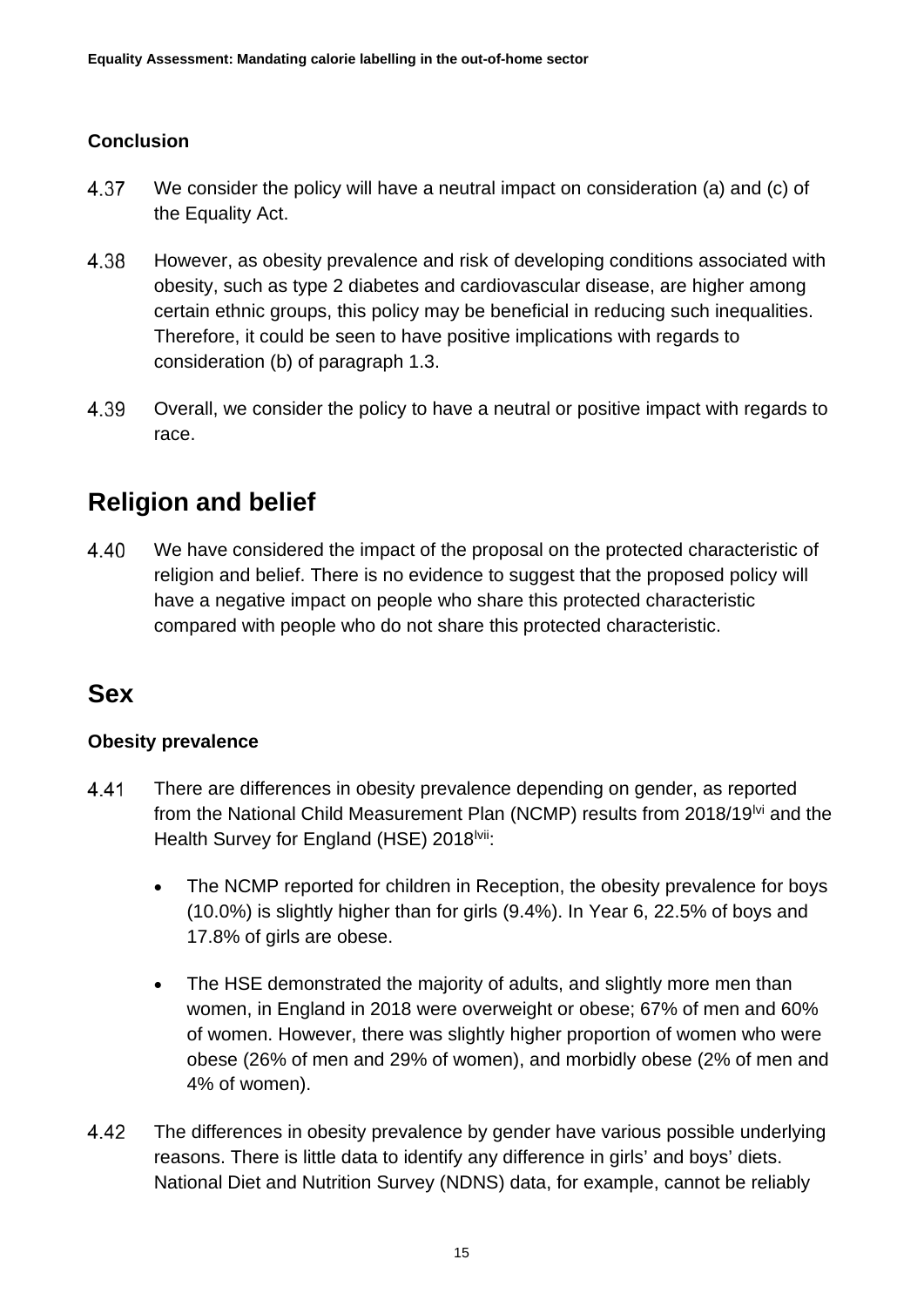analysed by gender because of its small sample size and the persistent problem of under-reporting that is common to all diet diaries.

#### **Impact of OOH calorie labelling**

- 4.43 Some consultation respondents suggested that the policy could impact the sexes differently. In most cases respondents linked this with eating disorders, suggesting that there is a higher prevalence of eating disorders among women, especially girls, compared with men and boys.
- 4.44 Surveys suggest that eating disorders are more prevalent among girls than boys, the Mental Health of Children and Young People in England 2017 survey found that eating disorders were identified in 0.4% of 5 to 19-year olds and were more common in girls (0.7%) than boys (0.1%). Rates of eating disorder were highest in girls aged 17 to 19 (1.6%)<sup>Iviii</sup>. The evidence surrounding calorie labelling and eating disorders is discussed in more detail under the mental healt[h](#page-19-28) heading in the disability section.
- 4.45 Others suggested that women will be more inclined to use calorie labels and alter their food choices as a result and therefore the policy might have more of a positive impact on them than on men. This is supported by research into calorie labelling in the United States of America<sup>[lix](#page-19-29) Ix</sup>.
- 4.46 Some respondents highlighted the difference in recommended daily calorie intakes between women and men, suggesting that by requiring contextual labelling referring to the daily calorie intake of an adult woman, that calorie labelling would be misleading for men. While this is true to an extent, including contextual labelling referring to the recommended daily intake for a woman will still help men to gauge their caloric intake and it creates consistency with existing pre-packaged nutrition labelling requirements.

#### **Conclusion**

- 4.47 There is evidence that suggests the policy could have a particularly positive impact on women as research suggests they are more likely than men to use calorie labelling. However, the policy will apply equally to both sexes and men still stand to benefit from it.
- 4.48 We have also considered the impact of the policy with regards to the three considerations in paragraph 1.3 and do not consider there to be an impact on any of them. Overall, we consider there to be a neutral impact with regards to sex.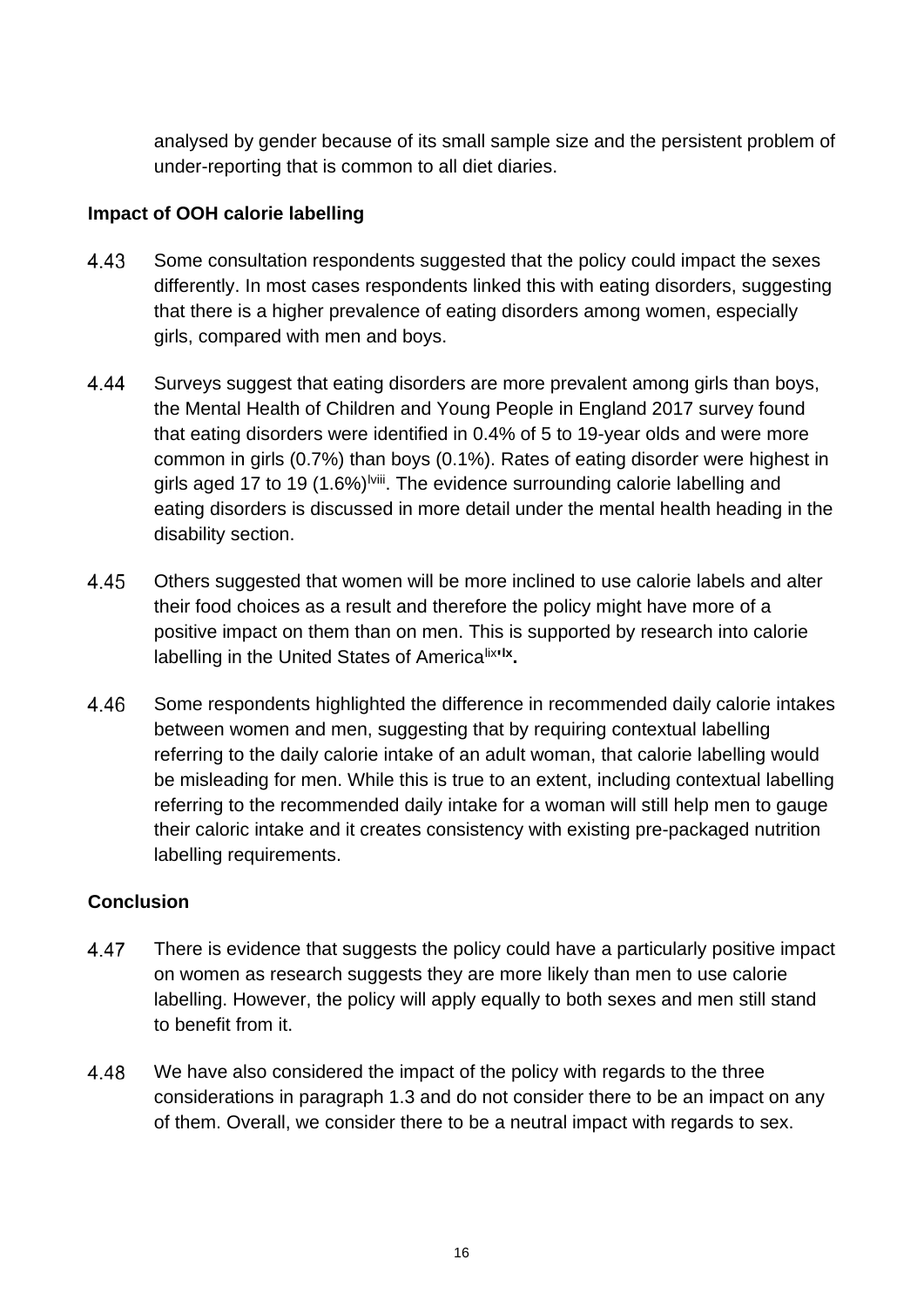## <span id="page-16-0"></span>**Sexual Orientation**

4.49 We have considered the impact of the proposal on the protected characteristic of sexual orientation. We do not believe the proposed policy will have a negative impact on people who share this protected characteristic compared with people who do not.

## <span id="page-16-1"></span>**Marriage and civil partnership**

4.50 We have considered the impact of the proposal on the protected characteristic of marriage and civil partnership. There is no reason to believe that the proposed policy will have a negative impact on people who share this protected characteristic compared with people who do not.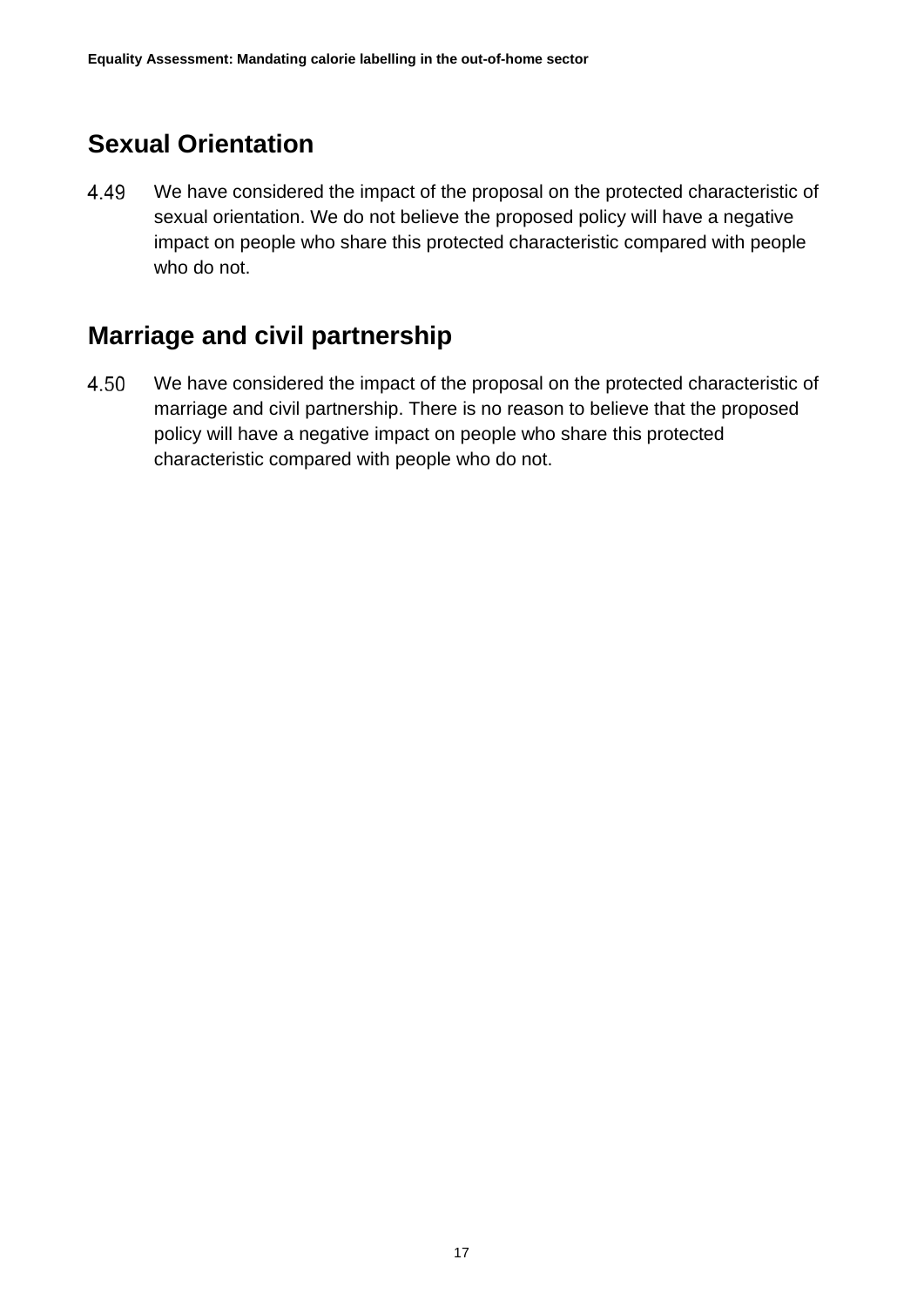## <span id="page-17-0"></span>**5. Summary of the effects of the policy on people with protected characteristics**

- $5.1$ **Age - Neutral.** Evidence suggests there may be some discrepancy in knowledge of recommended calorie intakes across people of different ages. The policy will require menus to include contextual information referencing the recommended daily calorie intake of an adult woman which is likely to minimise any discrepancy in knowledge of recommended daily intakes.
- $5.2$ **Disability - Neutral.** As there is a higher prevalence of obesity among people with disabilities, calorie labelling has the potential to particularly benefit this group. While printed / written calorie information will not be accessible to those with visual impairments, businesses are already required under the Equality Act 2010 to make reasonable adjustments for those with disabilities.
- 5.3 Evidence with regards to the impact of the policy on mental health and eating disorders is somewhat mixed. Information on the energy content of food and drink is already widely available in supermarkets through mandatory nutrition labelling requirements on pre-packaged foods and some restaurants.
- $5.4$ **Gender reassignment - Neutral.**
- $5.5$ **Pregnancy and maternity - Neutral.**
- 5.6 **Race - Neutral or positive.** As obesity prevalence and risk of developing conditions associated with obesity, such as type 2 diabetes and cardiovascular disease, are higher among certain ethnic groups, this policy may be beneficial in reducing such inequalities.

#### 5.7 **Religion and belief - Neutral.**

5.8 **Sex - Neutral.** There is evidence that suggests the policy could have a particularly positive impact on women as research suggests they are more likely than men to use calorie labelling. However, the policy will apply equally to both sexes and men still stand to benefit from it.

#### 5.9 **Sexual orientation - Neutral.**

 $5.10$ **Marriage and civil partnership - Neutral.**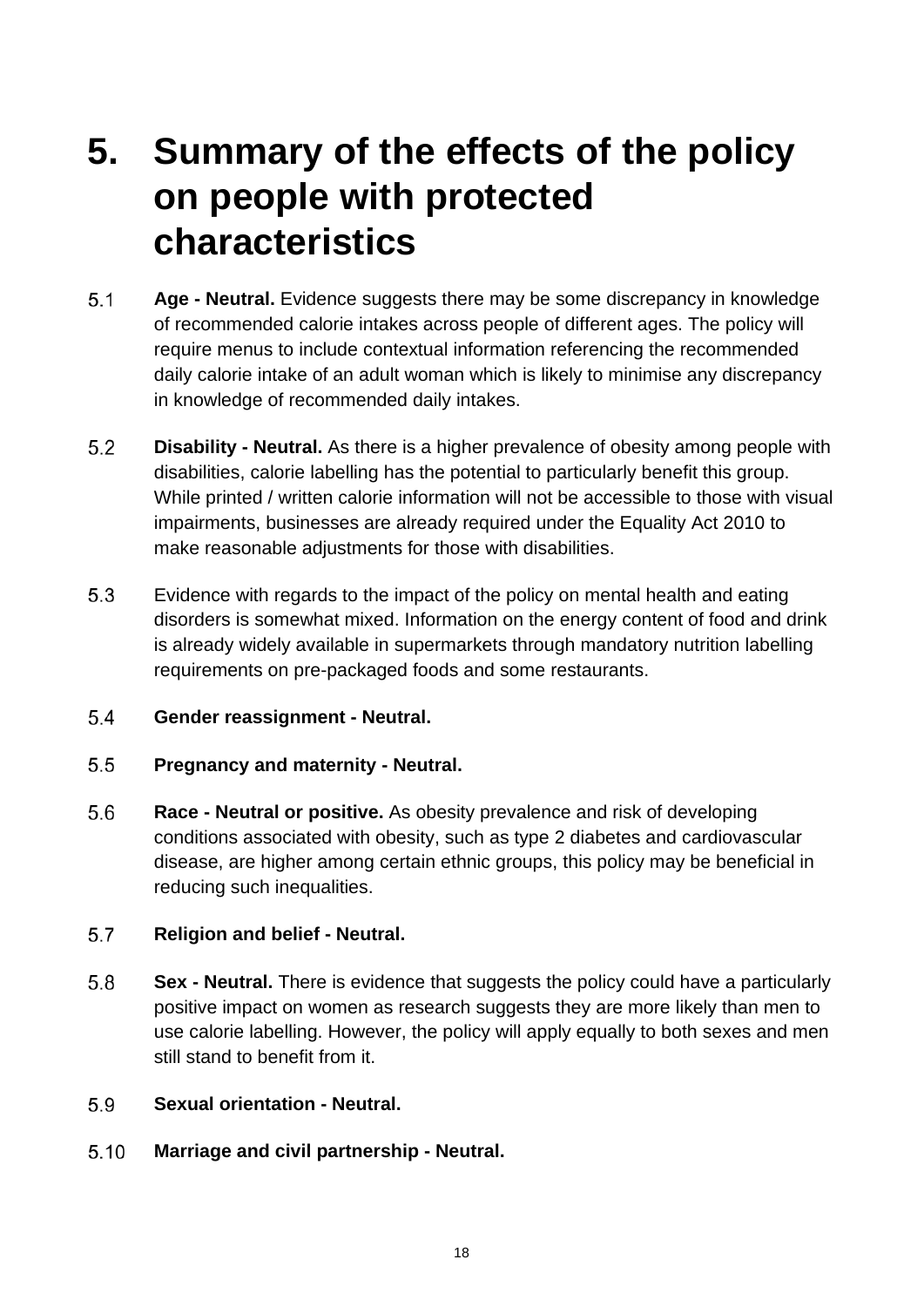## <span id="page-18-0"></span>**6. References**

<span id="page-18-1"></span><sup>i</sup> NHS Digital. (2017). National Child Measurement Programme 2017/18

<span id="page-18-2"></span>ii OECD. (2017). Health at a glance 2017: OECD Indicators. Paris: OECD Publishing.

<span id="page-18-3"></span>iii Simmonds, M, Llewellyn et al. (2016). Predicting adult obesity from childhood obesity: a systematic review and meta analysis. Obesity reviews, 17(2), 95-107.

<span id="page-18-4"></span><sup>iv</sup> Guh et al. (2009). The incidence of co-morbities related to obesity and overweight: a systematic review and meta- analysis. BMC Public Health, 9(1), 88.

<span id="page-18-5"></span><sup>v</sup> Scheen, A J. (2002). Obesity and liver disease. Best Practice & Research Clinical Endocrinology and Metabolism, 14(4), 703- 716.

<span id="page-18-6"></span>vi Docherty, A.B., Harrison, E.M., Green, C.A., Hardwick, H.E., Pius, R., Norman, L., Holden, K.A., Read, J.M., Dondelinger, F., Carson, G. and Merson, L., 2020. Features of 16,749 hospitalised UK patients with COVID-19 using the ISARIC WHO Clinical Characterisation Protocol. medRxiv.

<span id="page-18-7"></span>vii Public Health England. (2018). Calorie reduction: The scope and ambition for action.

<span id="page-18-8"></span>viii NatCen Social Research. National Diet and Nutrition Survey Years 1-6, 2008/09-2013/14 [data collection]. MRC Elsie Widdowson Laboratory, University College London. Medical School; 2017, 8th Edition

<span id="page-18-9"></span>ix Nguyen and Powell. (2014). The impact of restaurant composition among US adults: effects on energy and nutrient intakes. Public Health Nutrition 17(11) 2445-52

<span id="page-18-10"></span><sup>x</sup> Public Health England (2018). Sugar reduction and wider reformulation programme: report on progress towards the first 5% reduction and next steps.

<span id="page-18-11"></span>xi Food Standards Agency. (2016). Food and You survey.

<span id="page-18-12"></span>xii Food Standards Agency. (2010). Food and You survey and Food Standards Agency (2014). Food and You survey.

<span id="page-18-13"></span>xiii Food Standards Agency. (2016). Food and You survey.

<span id="page-18-14"></span>xiv Public Health England. (2018). Calorie reduction: The scope and ambition for action.

<span id="page-18-15"></span>xv Diabetes UK. (2018). Public Views on food labelling survey.

<span id="page-18-16"></span>xvi Robinson et al. "Point of choice kilocalorie labelling in the UK eating out of home sector: a descriptive study of major chains"

<span id="page-18-17"></span>xvii Durand, M. A. et al. (2015). An evaluation of the Public Health Responsibility Deal: Informants' experiences and views of the development, implementation and achievements of a pledge-based, public– private partnership to improve population health in England. Health Policy, 119(11), 1506-1514. xviii NHS Digital (2019). National Child Measurement Programme, England 2018/19 School Year.

<span id="page-18-19"></span><span id="page-18-18"></span>xix Lee-Kwan SH, Pan L, Maynard L, Kumar G, Park S. Restaurant menu labelling use among adults--17 states, 2012. MMWR Morb Mortal Wkly Rep. 2014;63(27):581–4

<span id="page-18-20"></span>xx NatCen Social Research: Engagement with labelling: informing the Calorie Wise scheme:

<span id="page-18-21"></span><https://www.food.gov.uk/sites/default/files/media/document/caloriewisepaper.pdf> [Accessed February 2020] xxi Sinclair et al. (2014). The influence of menu labeling on calories selected or consumed: a systematic review and meta-analysis. Journal of the Academy of Nutrition and Dietetics, 114(9), 1375-1388.

<span id="page-18-22"></span>xxii Public Health England (2016). Government Dietary Recommendations: Government recommendations for energy and nutrients for males and females aged 1-18 years and 19+ years.

<span id="page-18-23"></span>xxiii Public Health England (2013). Obesity and disability: Children and young people. Available from: [http://www.blackpooljsna.org.uk/Documents/Developing-Well/PHE-obesity-and-disability-child-and-young](http://www.blackpooljsna.org.uk/Documents/Developing-Well/PHE-obesity-and-disability-child-and-young-people-19-02-14.pd.pdf)[people-19-02-14.pd.pdf](http://www.blackpooljsna.org.uk/Documents/Developing-Well/PHE-obesity-and-disability-child-and-young-people-19-02-14.pd.pdf) [Accessed 15 October 2019].

<span id="page-18-24"></span>xxiv Lidstone, J. S. M., Ells, L. J., Finn, P., Whittaker, V. J., Wilkinson, J. R., & Summerbell, C. D. (2005). Independent associations between weight status and disability in adults: Results from the health survey for

England. Public Health, 120, 412-417.<br>xxv National Health Service: Conditions: Obesity. (2019)

<span id="page-18-26"></span><span id="page-18-25"></span>xxvi Haynos et al. (2017). The effects of restaurant menu calorie labeling on hypothetical meal choices of females with disordered eating. International Journal of Eating Disorders, 50(3), 275-283.

<span id="page-18-27"></span>xxvii Fawkes et al. (2010). Female college students' attitudes about body image and food labels and how they affect purchasing behavior. Topics in Clinical Nutrition, 25(2), 165-171.

<span id="page-18-29"></span><span id="page-18-28"></span>xxviii Larson et al. (2018). Calorie Labels on the Restaurant Menu: Is the Use of Weight-Control Behaviors Related to Ordering Decisions?. Journal of the Academy of Nutrition and Dietetics, 118(3), 399-408. xxix Lillico et al (2015). The effects of calorie labels on those at high-risk of eating pathologies: a pre-post intervention study in a University cafeteria. Public health, 129(6), 732-739.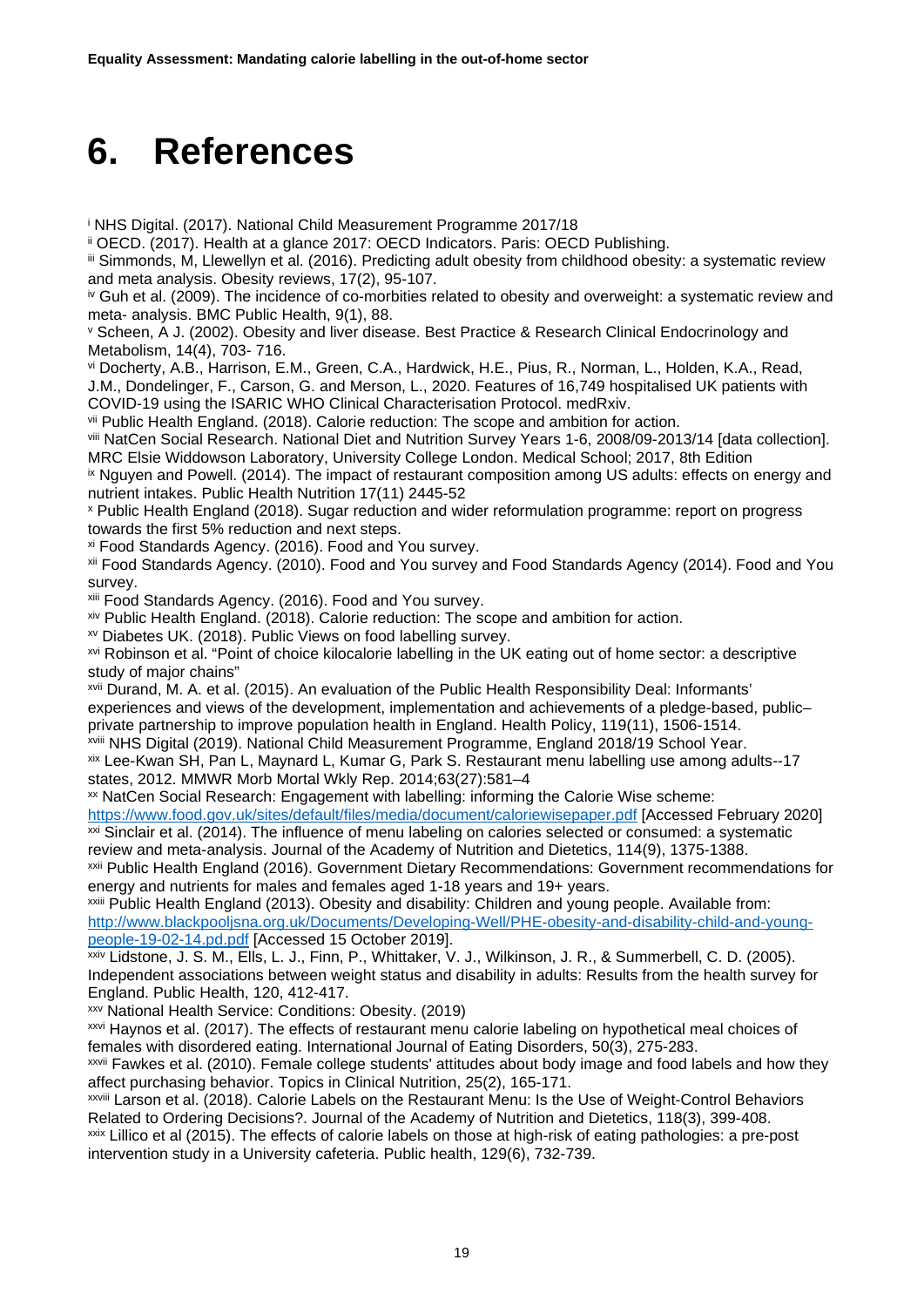<span id="page-19-0"></span>xxx Christoph et al. (2018). Nutrition facts use in relation to eating behaviors and healthy and unhealthy weight control behaviors. Journal of nutrition education and behavior, 50(3), 267-274.

<span id="page-19-1"></span>xxxi NHS (2017). Overweight and pregnant: Your pregnancy and baby guide.

<span id="page-19-2"></span>xxxii Ovesen, P., Rasmussen, S. & Kesmodel, U. (2011). Effect of Prepregnancy Maternal Overweight and Obesity on Pregnancy Outcome. Obstetrics & Gynecology; 118(2):305-312.

<span id="page-19-3"></span>xxxiii Mission, J. F., Marshall, N.E., Caughey, A.B. (2013). Obesity in Pregnancy: A Big Problem and Getting Bigger. Obstetrical & Gynaecological Survey, 68(5): 389-399.

<span id="page-19-4"></span>xxxiv Leddy, M.A., Power, M.A., Schulkin, J. (2008). The Impact of Maternal Obesity on Maternal and Fetal Health. Rev Obstet Gynecol., 1(4), 170–178.<br>xxxy Drake, A.J. & Reynolds, R.M. (2010). Impact of maternal obesity on offspring obesity and

<span id="page-19-5"></span>cardiometabolic disease risk. Reproduction, 140, 387-398.

<span id="page-19-6"></span>xxxvi Santangeli, L., Sattar, N., & Huda, S. S. (2015). Impact of Maternal Obesity on Perinatal and Childhood Outcomes, Best Practice & Research Clinical Obstetrics & Gynaecology, 29(3), 438–448.

<span id="page-19-7"></span>xxxvii Forno, E., Young, O. M., Kumar, R., Simhan, H. & Celedon, J. C. (2014). Maternal Obesity in

Pregnancy, Gestational Weight Gain, and Risk of Childhood Asthma. Pediatrics, 134(2), e535-e546. xxxviii Chen, A., Feresu, S. A., Fernandez, C. & Rogan, W. J. (2009). Maternal Obesity and the Risk of Infant

<span id="page-19-8"></span>Death in the United States. Epidemiology, 20(1), 74–81.

<span id="page-19-9"></span>xxxix Heslehurst, N., Rankin, J., Wilkinson, J. R. & Summerbell, C. D. (2010). A nationally representative study of maternal obesity in England, UK: trends in incidence and demographic inequalities in 619 323 births, 1989–2007. International Journal of Obesity, 34, 420–428

<span id="page-19-10"></span>xl PHE (2015). Guidance - Childhood obesity: applying All Our Health.

<span id="page-19-11"></span>xli PHE (2015). Guidance - Childhood obesity: applying All Our Health.

<span id="page-19-12"></span>xlii <https://www.nice.org.uk/guidance/ph27/chapter/1-Recommendations#recommendation-2-pregnant-women> [Accessed 10/12/2019]

<span id="page-19-13"></span>xliii NHS Digital (2019). National Child Measurement Programme, England 2018/19 School Year. xliv Active Lives Survey 2017/18.

<span id="page-19-15"></span><span id="page-19-14"></span>xlv Sankar, P., Cho, M. K., Condit, C. M., Hunt, L. M., Koenig, B., Marshall, P., ... & Spicer, P. (2004). Genetic research and health disparities. Jama, 291(24), 2985-2989.

<span id="page-19-16"></span>xlvi National Obesity Observatory (2011). Obesity and ethnicity.

<span id="page-19-17"></span>xlvii Falconer, C. L., Park, M. H., Croker, H., Kessel, A. S., Saxena, S., Viner, R. M. & Kinra, S. (2014). Can the relationship between ethnicity and obesity-related behaviours among school-aged children be explained by deprivation? A cross-sectional study. BMJ Open, 4, e003949.

<span id="page-19-18"></span>xlviii Zilanawala, A., Davis-Kean, P., Nazroo, J., Sacker, A., Simonton, S. & Kelly, Y. (2015). Race/ethnic disparities in early childhood BMI, obesity and overweight in the United Kingdom and United States. International Journal of Obesity, 39(3), pp.520-529.

<span id="page-19-19"></span>xlix Chen R, Smyser M, Chan N, Ta M, Saelens BE, Krieger J. Changes in awareness and use of calorie information after mandatory menu labeling in restaurants in King County, Washington. Am J Public Health. 2015;105(3):546–53.

<span id="page-19-20"></span><sup>l</sup> National Obesity Observatory (2011). Obesity and ethnicity.

<span id="page-19-21"></span>li WHO Expert Consultation (2004). Appropriate body-mass index for Asian populations and its implications for policy and intervention strategies. Lancet, 363 (9403), 157.

<span id="page-19-22"></span>lii Razak, F., Anand, S. S., Shannon, H., Vuksan, V., Davis, B., Jacobs, R., … & Yusuf, S. (2006). Defining obesity cut points in a multi-ethnic population. Circulation, 115 (16), 2111-2118.

<span id="page-19-23"></span>liii Chen R, Smyser M, Chan N, Ta M, Saelens BE, Krieger J. Changes in awareness and use of calorie information after mandatory menu labeling in restaurants in King County, Washington. Am J Public Health. 2015;105(3):546–53.

<span id="page-19-24"></span>liv Feng W, Fox A. Menu labels, for better, and worse? Exploring socio-economic and race-ethnic differences in menu label use in a national sample. Appetite. 2018;128:223–32.

<span id="page-19-25"></span>lv Lee-Kwan SH, Pan L, Maynard L, Kumar G, Park S. Restaurant menu labeling use among adults--17 states, 2012. MMWR Morb Mortal Wkly Rep. 2014;63(27):581–4.

<span id="page-19-26"></span>lvi NHS Digital (2019). National Child Measurement Programme, England 2018/19 School Year.

<span id="page-19-27"></span>lvii Health Survey for England (2018). NHS Digital. [Accessed 12 January 2020]

<span id="page-19-28"></span>lviii NHS Digital (2018) Mental Health of Children and Young People in England, 2017.]

<span id="page-19-29"></span>lix Sinclair et al. (2014). The influence of menu labeling on calories selected or consumed: a systematic review and meta-analysis. Journal of the Academy of Nutrition and Dietetics, 114(9), 1375-1388.

<span id="page-19-30"></span><sup>1x</sup> Lee-Kwan SH, Pan L, Maynard L, Kumar G, Park S. Restaurant menu labeling use among adults--17 states, 2012. MMWR Morb Mortal Wkly Rep. 2014;63(27):581–4.